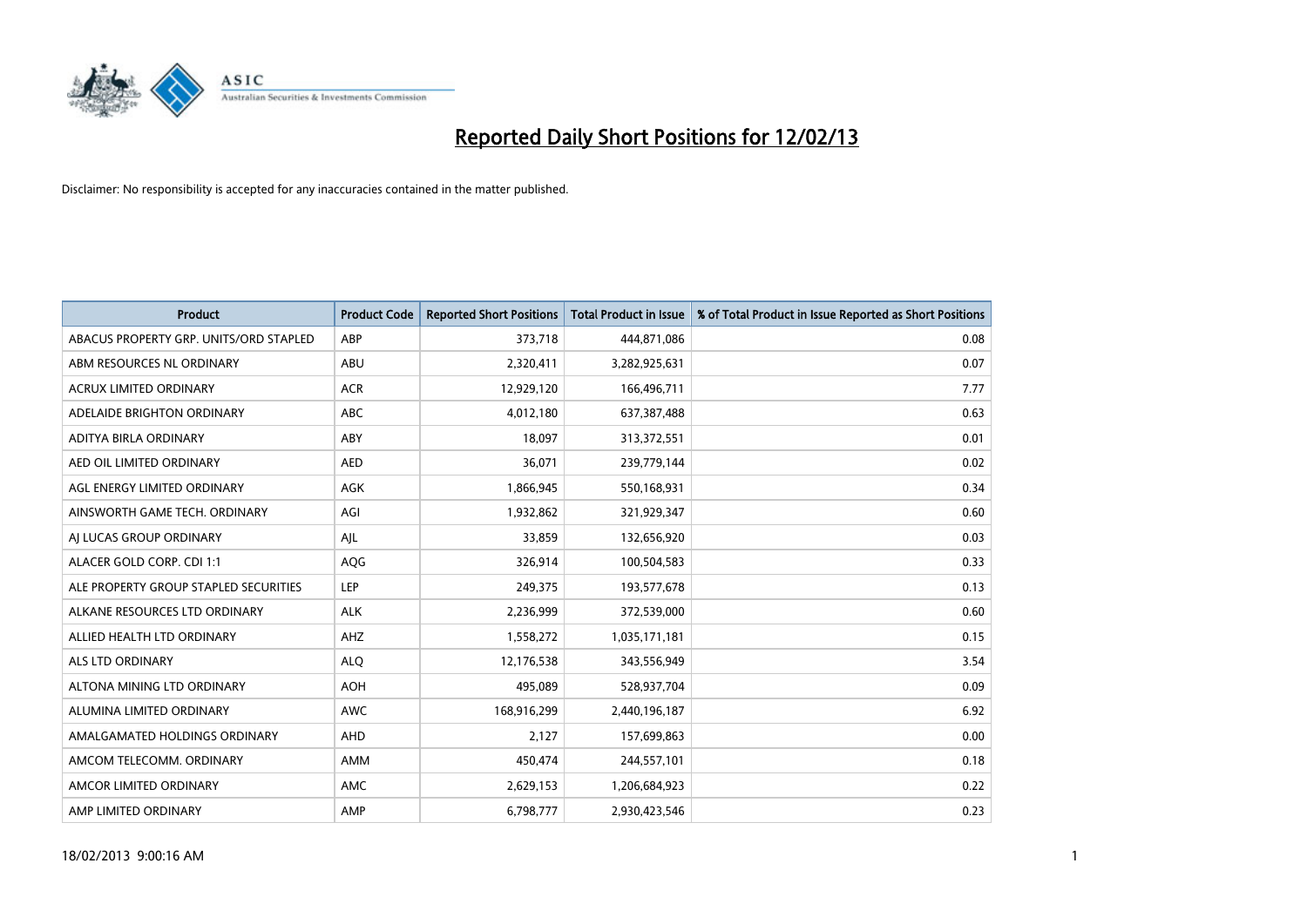

| <b>Product</b>                          | <b>Product Code</b> | <b>Reported Short Positions</b> | <b>Total Product in Issue</b> | % of Total Product in Issue Reported as Short Positions |
|-----------------------------------------|---------------------|---------------------------------|-------------------------------|---------------------------------------------------------|
| AMPELLA MINING ORDINARY                 | <b>AMX</b>          | 4,215,613                       | 247,500,493                   | 1.70                                                    |
| ANGLOGOLD ASHANTI CDI 5:1               | AGG                 |                                 | 89,207,765                    | 0.00                                                    |
| ANSELL LIMITED ORDINARY                 | <b>ANN</b>          | 4,570,974                       | 130,768,652                   | 3.50                                                    |
| ANTARES ENERGY LTD ORDINARY             | <b>AZZ</b>          | 470,107                         | 257,000,000                   | 0.18                                                    |
| ANZ BANKING GRP LTD ORDINARY            | ANZ                 | 6,284,084                       | 2,743,592,752                 | 0.23                                                    |
| APA GROUP STAPLED SECURITIES            | <b>APA</b>          | 6,523,738                       | 827,350,325                   | 0.79                                                    |
| APN NEWS & MEDIA ORDINARY               | <b>APN</b>          | 18,867,874                      | 661,526,586                   | 2.85                                                    |
| AQUARIUS PLATINUM. ORDINARY             | <b>AOP</b>          | 12,794,414                      | 486,851,336                   | 2.63                                                    |
| AQUILA RESOURCES ORDINARY               | <b>AQA</b>          | 9,900,231                       | 411,804,442                   | 2.40                                                    |
| ARAFURA RESOURCE LTD ORDINARY           | <b>ARU</b>          | 381,833                         | 441,270,644                   | 0.09                                                    |
| ARB CORPORATION ORDINARY                | <b>ARP</b>          | 95,518                          | 72,481,302                    | 0.13                                                    |
| ARDENT LEISURE GROUP STAPLED SECURITIES | AAD                 | 2,877,916                       | 397,774,513                   | 0.72                                                    |
| ARISTOCRAT LEISURE ORDINARY             | <b>ALL</b>          | 10,561,890                      | 551,418,047                   | 1.92                                                    |
| <b>ARRIUM LTD ORDINARY</b>              | ARI                 | 5,232,553                       | 1,351,527,328                 | 0.39                                                    |
| ASCIANO LIMITED ORDINARY                | <b>AIO</b>          | 8,528,932                       | 975,385,664                   | 0.87                                                    |
| ASG GROUP LIMITED ORDINARY              | <b>ASZ</b>          | 1,658,785                       | 206,720,839                   | 0.80                                                    |
| ASPEN GROUP ORD/UNITS STAPLED           | <b>APZ</b>          | 195,268                         | 1,192,803,491                 | 0.02                                                    |
| ASPIRE MINING LTD ORDINARY              | <b>AKM</b>          | 36,368                          | 620,594,556                   | 0.01                                                    |
| ASX LIMITED ORDINARY                    | <b>ASX</b>          | 4,146,055                       | 175,136,729                   | 2.37                                                    |
| ATLAS IRON LIMITED ORDINARY             | <b>AGO</b>          | 5,543,521                       | 909,718,409                   | 0.61                                                    |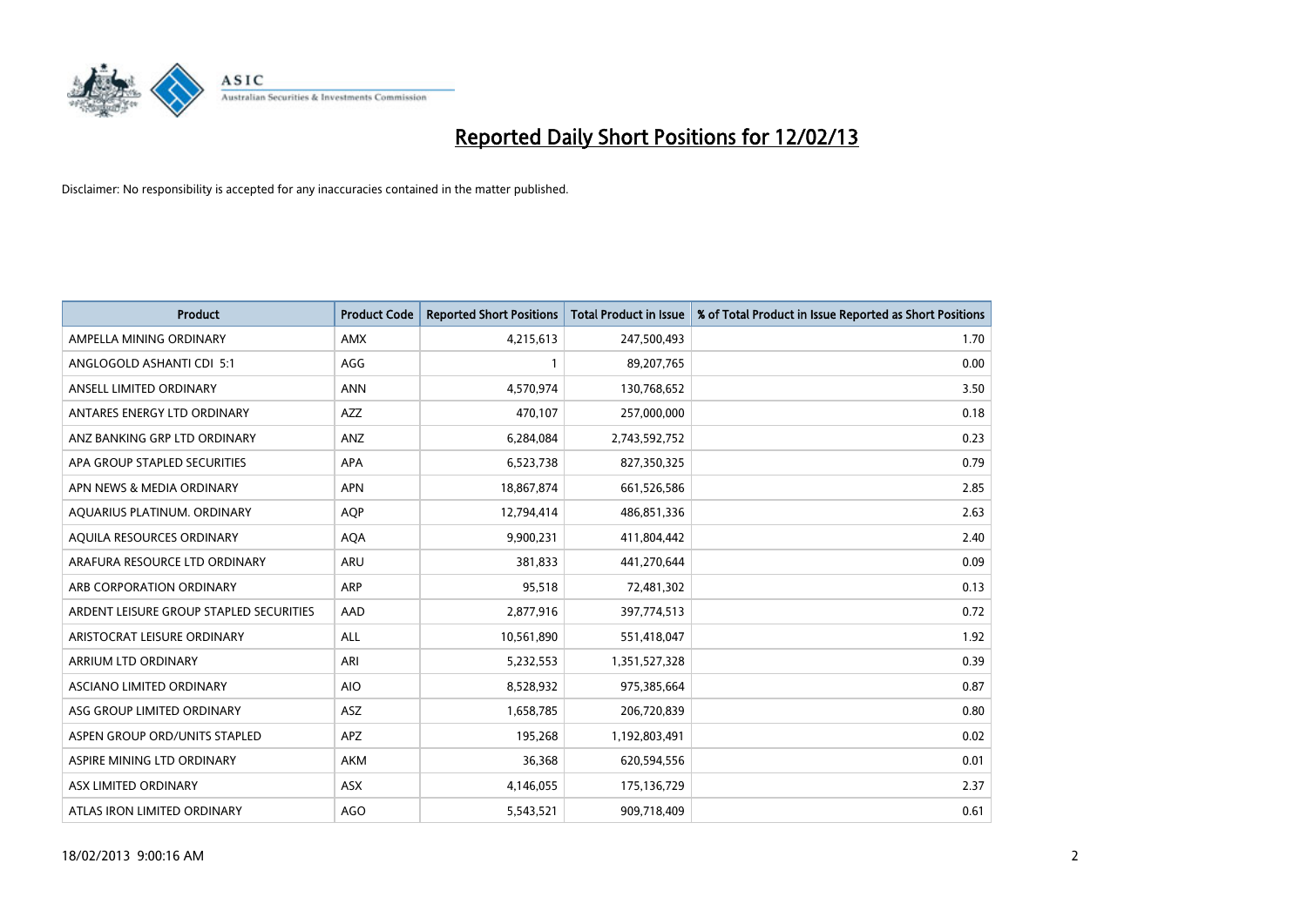

| <b>Product</b>                       | <b>Product Code</b> | <b>Reported Short Positions</b> | <b>Total Product in Issue</b> | % of Total Product in Issue Reported as Short Positions |
|--------------------------------------|---------------------|---------------------------------|-------------------------------|---------------------------------------------------------|
| AURIZON HOLDINGS LTD ORDINARY        | AZJ                 | 9,424,301                       | 2,137,284,503                 | 0.44                                                    |
| AURORA OIL & GAS ORDINARY            | <b>AUT</b>          | 8,669,087                       | 447,885,778                   | 1.94                                                    |
| <b>AUSDRILL LIMITED ORDINARY</b>     | <b>ASL</b>          | 6,158,536                       | 309,451,963                   | 1.99                                                    |
| AUSENCO LIMITED ORDINARY             | AAX                 | 1,023,304                       | 123,527,574                   | 0.83                                                    |
| <b>AUSTAL LIMITED ORDINARY</b>       | ASB                 | 402,663                         | 346,007,639                   | 0.12                                                    |
| AUSTIN ENGINEERING ORDINARY          | <b>ANG</b>          | 446,062                         | 72,314,403                    | 0.62                                                    |
| AUSTRALAND PROPERTY STAPLED SECURITY | <b>ALZ</b>          | 537,126                         | 576,846,597                   | 0.09                                                    |
| AUSTRALIAN AGRICULT. ORDINARY        | AAC                 | 938,464                         | 312,905,085                   | 0.30                                                    |
| AUSTRALIAN INFRASTR, UNITS/ORDINARY  | <b>AIX</b>          | 650,930                         | 620,733,944                   | 0.10                                                    |
| AUSTRALIAN PHARM, ORDINARY           | API                 | 286,253                         | 488,115,883                   | 0.06                                                    |
| AUTOMOTIVE HOLDINGS ORDINARY         | <b>AHE</b>          | 242                             | 260,579,682                   | 0.00                                                    |
| AVIENNINGS LIMITED ORDINARY          | AVJ                 | 121,391                         | 274,588,694                   | 0.04                                                    |
| AWE LIMITED ORDINARY                 | <b>AWE</b>          | 3,337,616                       | 522,116,985                   | 0.64                                                    |
| AZIMUTH RES LTD ORDINARY             | <b>AZH</b>          | 1,861,752                       | 430,626,680                   | 0.43                                                    |
| <b>BANDANNA ENERGY ORDINARY</b>      | <b>BND</b>          | 23,377,229                      | 528,481,199                   | 4.42                                                    |
| BANK OF QUEENSLAND. ORDINARY         | <b>BOQ</b>          | 7,363,710                       | 312,878,919                   | 2.35                                                    |
| <b>BANNERMAN RESOURCES ORDINARY</b>  | <b>BMN</b>          | 157,916                         | 307,126,775                   | 0.05                                                    |
| <b>BASE RES LIMITED ORDINARY</b>     | <b>BSE</b>          | 453,570                         | 560,440,029                   | 0.08                                                    |
| <b>BATHURST RESOURCES ORDINARY</b>   | <b>BTU</b>          | 27,404,484                      | 697,247,997                   | 3.93                                                    |
| BC IRON LIMITED ORDINARY             | <b>BCI</b>          | 192,100                         | 122,729,384                   | 0.16                                                    |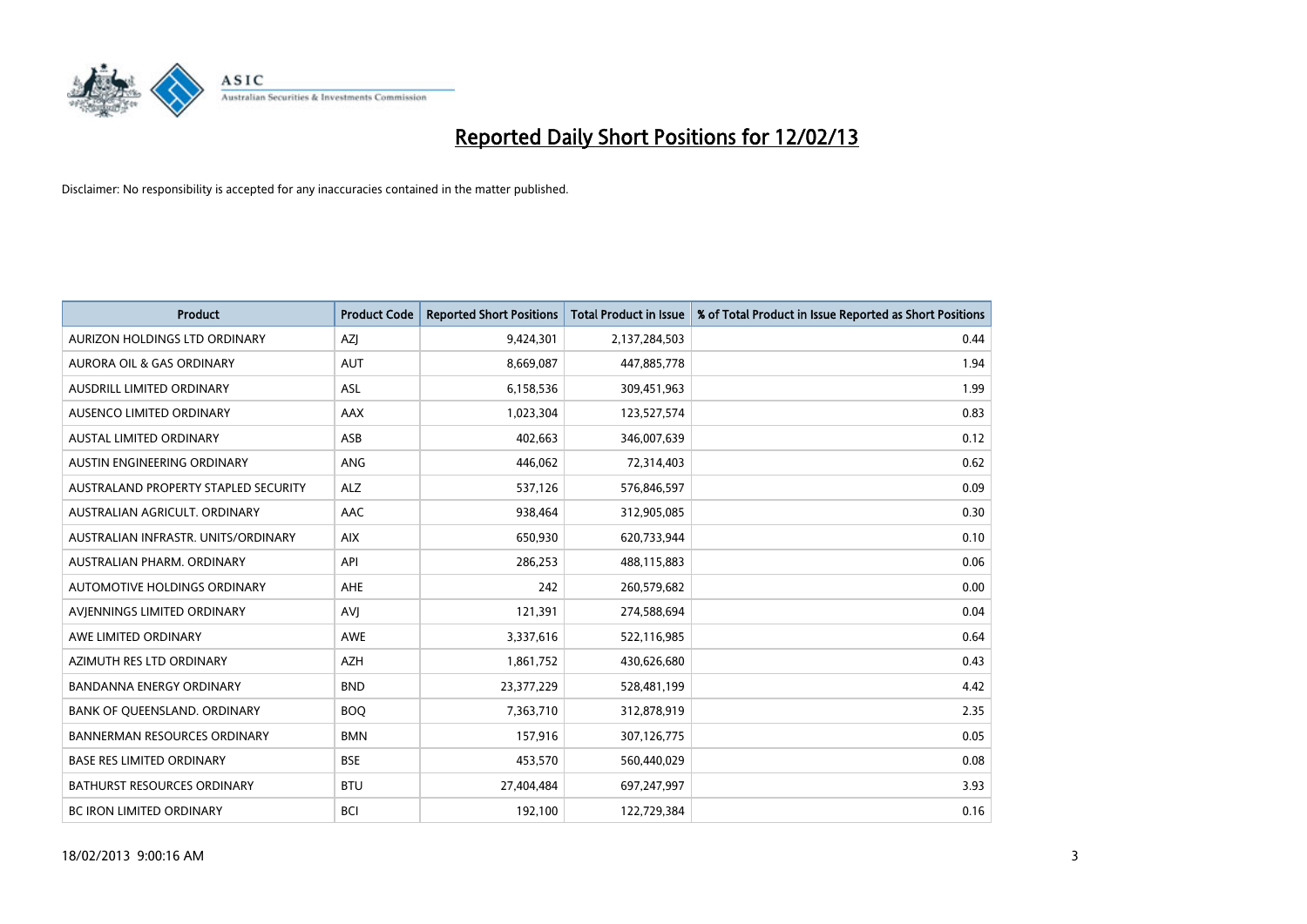

| <b>Product</b>                                | <b>Product Code</b> | <b>Reported Short Positions</b> | <b>Total Product in Issue</b> | % of Total Product in Issue Reported as Short Positions |
|-----------------------------------------------|---------------------|---------------------------------|-------------------------------|---------------------------------------------------------|
| <b>BEACH ENERGY LIMITED ORDINARY</b>          | <b>BPT</b>          | 17,663,259                      | 1,263,677,572                 | 1.40                                                    |
| BEADELL RESOURCE LTD ORDINARY                 | <b>BDR</b>          | 15,485,963                      | 742,204,752                   | 2.09                                                    |
| BENDIGO AND ADELAIDE ORDINARY                 | <b>BEN</b>          | 9,480,018                       | 402,442,109                   | 2.36                                                    |
| BERKELEY RESOURCES ORDINARY                   | <b>BKY</b>          | 238,063                         | 179,393,273                   | 0.13                                                    |
| <b>BHP BILLITON LIMITED ORDINARY</b>          | <b>BHP</b>          | 9,159,837                       | 3,211,691,105                 | 0.29                                                    |
| <b>BILLABONG ORDINARY</b>                     | <b>BBG</b>          | 5,371,160                       | 478,944,292                   | 1.12                                                    |
| <b>BLACKMORES LIMITED ORDINARY</b>            | <b>BKL</b>          | 2,885                           | 16,909,231                    | 0.02                                                    |
| <b>BLACKTHORN RESOURCES ORD US PROHIBITED</b> | <b>BTR</b>          | 220,613                         | 164,285,950                   | 0.13                                                    |
| <b>BLUESCOPE STEEL LTD ORDINARY</b>           | <b>BSL</b>          | 922,599                         | 558,243,305                   | 0.17                                                    |
| <b>BOART LONGYEAR ORDINARY</b>                | <b>BLY</b>          | 6,256,675                       | 461,163,412                   | 1.36                                                    |
| BORAL LIMITED. ORDINARY                       | <b>BLD</b>          | 24,146,822                      | 766,235,816                   | 3.15                                                    |
| <b>BRADKEN LIMITED ORDINARY</b>               | <b>BKN</b>          | 11,148,782                      | 169,240,662                   | 6.59                                                    |
| <b>BRAMBLES LIMITED ORDINARY</b>              | <b>BXB</b>          | 1,738,272                       | 1,556,632,333                 | 0.11                                                    |
| <b>BREVILLE GROUP LTD ORDINARY</b>            | <b>BRG</b>          | 125,918                         | 130,095,322                   | 0.10                                                    |
| <b>BRICKWORKS LIMITED ORDINARY</b>            | <b>BKW</b>          | 50,228                          | 147,818,132                   | 0.03                                                    |
| BROCKMAN MINING LTD ORDINARY                  | <b>BCK</b>          | 91,872                          | 7,414,338,229                 | 0.00                                                    |
| BT INVESTMENT MNGMNT ORDINARY                 | <b>BTT</b>          | 252                             | 274,214,460                   | 0.00                                                    |
| BUCCANEER ENERGY LTD ORDINARY                 | <b>BCC</b>          | 1,000,000                       | 1,519,445,371                 | 0.07                                                    |
| <b>BURU ENERGY ORDINARY</b>                   | <b>BRU</b>          | 15,487,062                      | 273,912,685                   | 5.65                                                    |
| <b>BWP TRUST ORDINARY UNITS</b>               | <b>BWP</b>          | 2,630,413                       | 533,645,790                   | 0.49                                                    |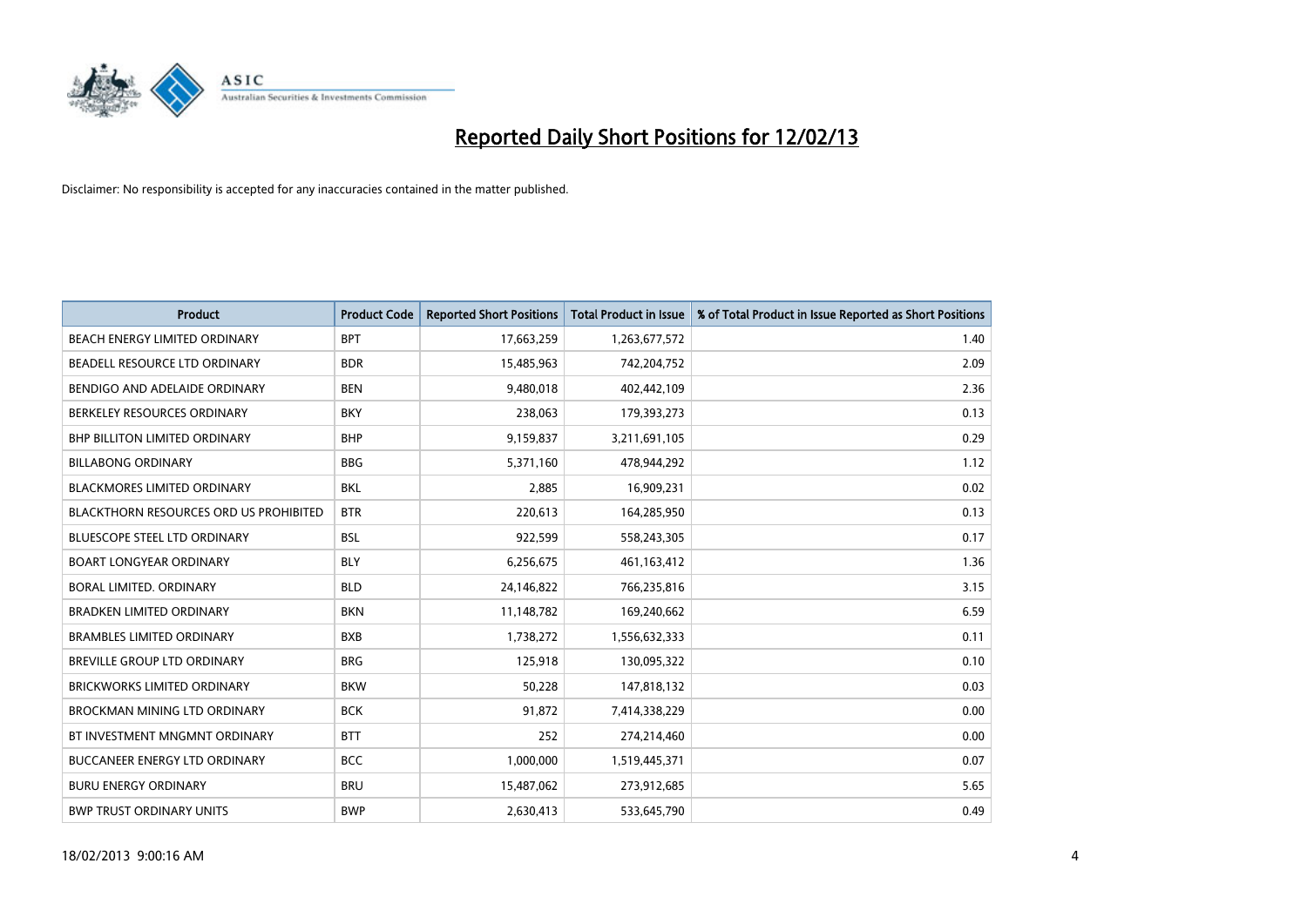

| <b>Product</b>                          | <b>Product Code</b> | <b>Reported Short Positions</b> | <b>Total Product in Issue</b> | % of Total Product in Issue Reported as Short Positions |
|-----------------------------------------|---------------------|---------------------------------|-------------------------------|---------------------------------------------------------|
| CABCHARGE AUSTRALIA ORDINARY            | CAB                 | 6,906,844                       | 120,430,683                   | 5.74                                                    |
| CALIBRE GROUP LTD ORDINARY              | <b>CGH</b>          | 843,313                         | 307,378,401                   | 0.27                                                    |
| CALTEX AUSTRALIA ORDINARY               | <b>CTX</b>          | 3,693,809                       | 270,000,000                   | 1.37                                                    |
| CAPE LAMBERT RES LTD ORDINARY           | <b>CFE</b>          | 596,770                         | 688,308,792                   | 0.09                                                    |
| CARABELLA RES LTD ORDINARY              | <b>CLR</b>          | 53,326                          | 152,361,547                   | 0.03                                                    |
| <b>CARBON ENERGY ORDINARY</b>           | <b>CNX</b>          | 48,071                          | 779,807,322                   | 0.01                                                    |
| <b>CARDNO LIMITED ORDINARY</b>          | <b>CDD</b>          | 6,381,157                       | 141,148,006                   | 4.52                                                    |
| CARNARVON PETROLEUM ORDINARY            | <b>CVN</b>          | 254,538                         | 937,257,700                   | 0.03                                                    |
| CARSALES.COM LTD ORDINARY               | <b>CRZ</b>          | 5,637,784                       | 235,768,495                   | 2.39                                                    |
| <b>CASH CONVERTERS ORDINARY</b>         | CCV                 | 6,489                           | 423,861,025                   | 0.00                                                    |
| CEDAR WOODS PROP. ORDINARY              | <b>CWP</b>          | 7,400                           | 73,047,793                    | 0.01                                                    |
| CENTRAL PETROLEUM ORDINARY              | <b>CTP</b>          | 1,153,262                       | 1,388,978,845                 | 0.08                                                    |
| CERAMIC FUEL CELLS ORDINARY             | CFU                 | 390                             | 1,559,231,320                 | 0.00                                                    |
| CFS RETAIL TRUST GRP STAPLED SECURITIES | <b>CFX</b>          | 38,503,058                      | 2,828,495,659                 | 1.36                                                    |
| CHALLENGER DIV.PRO. STAPLED UNITS       | <b>CDI</b>          | 32,666                          | 214,101,013                   | 0.02                                                    |
| CHALLENGER LIMITED ORDINARY             | <b>CGF</b>          | 2,118,149                       | 537,083,442                   | 0.39                                                    |
| CHARTER HALL GROUP STAPLED US PROHIBIT. | <b>CHC</b>          | 247,891                         | 298,860,383                   | 0.08                                                    |
| <b>CHARTER HALL RETAIL UNITS</b>        | <b>CQR</b>          | 993,048                         | 334,098,571                   | 0.30                                                    |
| <b>CHORUS LIMITED ORDINARY</b>          | <b>CNU</b>          | 1,017,498                       | 385,082,123                   | 0.26                                                    |
| CITIGOLD CORP LTD ORDINARY              | <b>CTO</b>          | 1,433,288                       | 1,352,907,765                 | 0.11                                                    |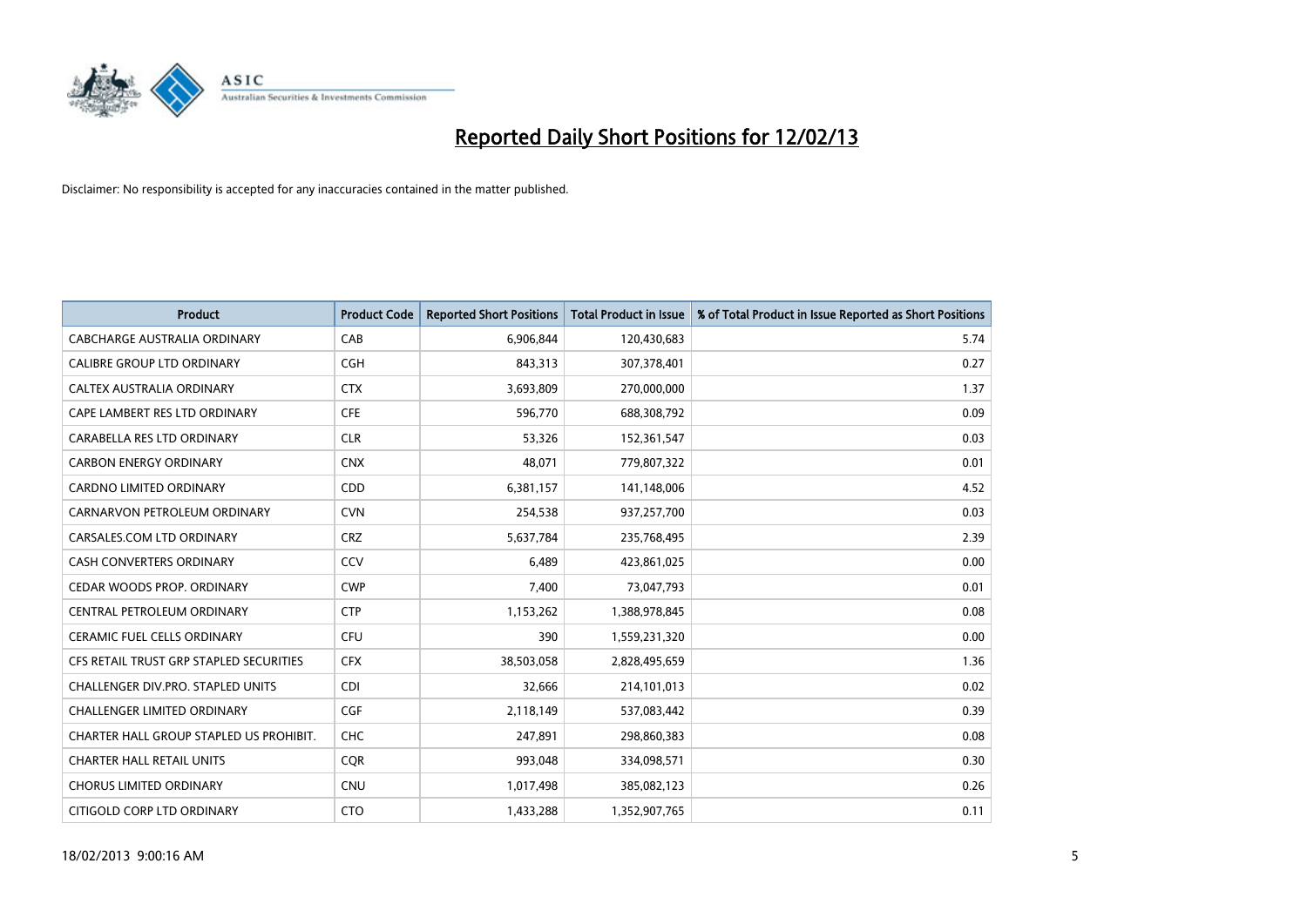

| <b>Product</b>                          | <b>Product Code</b> | <b>Reported Short Positions</b> | Total Product in Issue | % of Total Product in Issue Reported as Short Positions |
|-----------------------------------------|---------------------|---------------------------------|------------------------|---------------------------------------------------------|
| <b>CLOUGH LIMITED ORDINARY</b>          | <b>CLO</b>          | 221,196                         | 775,565,556            | 0.03                                                    |
| COAL OF AFRICA LTD ORDINARY             | <b>CZA</b>          | 224,747                         | 1,048,368,613          | 0.02                                                    |
| <b>COALSPUR MINES LTD ORDINARY</b>      | <b>CPL</b>          | 13,701,454                      | 634,148,901            | 2.16                                                    |
| COCA-COLA AMATIL ORDINARY               | <b>CCL</b>          | 1,461,944                       | 762,133,414            | 0.19                                                    |
| <b>COCHLEAR LIMITED ORDINARY</b>        | <b>COH</b>          | 4,104,075                       | 57,026,689             | 7.20                                                    |
| <b>COCKATOO COAL ORDINARY</b>           | <b>COK</b>          | 12,227,032                      | 1,016,746,908          | 1.20                                                    |
| <b>CODAN LIMITED ORDINARY</b>           | <b>CDA</b>          | 176,708                         | 176,926,104            | 0.10                                                    |
| <b>COLLINS FOODS LTD ORDINARY</b>       | <b>CKF</b>          | 507,464                         | 93,000,003             | 0.55                                                    |
| COMMONWEALTH BANK, ORDINARY             | <b>CBA</b>          | 12,524,837                      | 1,609,180,841          | 0.78                                                    |
| <b>COMMONWEALTH PROP ORDINARY UNITS</b> | <b>CPA</b>          | 18,061,346                      | 2,347,003,413          | 0.77                                                    |
| <b>COMPASS RESOURCES ORDINARY</b>       | <b>CMR</b>          | 7,472                           | 1,403,744,100          | 0.00                                                    |
| <b>COMPUTERSHARE LTD ORDINARY</b>       | <b>CPU</b>          | 9,245,419                       | 555,664,059            | 1.66                                                    |
| <b>COOPER ENERGY LTD ORDINARY</b>       | <b>COE</b>          | 181,422                         | 329,034,654            | 0.06                                                    |
| <b>CORP TRAVEL LIMITED ORDINARY</b>     | <b>CTD</b>          | 134,863                         | 74,971,020             | 0.18                                                    |
| <b>CREDIT CORP GROUP ORDINARY</b>       | <b>CCP</b>          | 9,635                           | 45,932,899             | 0.02                                                    |
| <b>CROMWELL PROP STAPLED SECURITIES</b> | <b>CMW</b>          | 336,411                         | 1,407,704,638          | 0.02                                                    |
| <b>CROWN LIMITED ORDINARY</b>           | <b>CWN</b>          | 4,617,578                       | 728,394,185            | 0.63                                                    |
| <b>CSG LIMITED ORDINARY</b>             | CSV                 | 116,144                         | 278,394,845            | 0.04                                                    |
| <b>CSL LIMITED ORDINARY</b>             | <b>CSL</b>          | 2,052,584                       | 498,199,305            | 0.41                                                    |
| <b>CSR LIMITED ORDINARY</b>             | <b>CSR</b>          | 48.869.687                      | 506,000,315            | 9.66                                                    |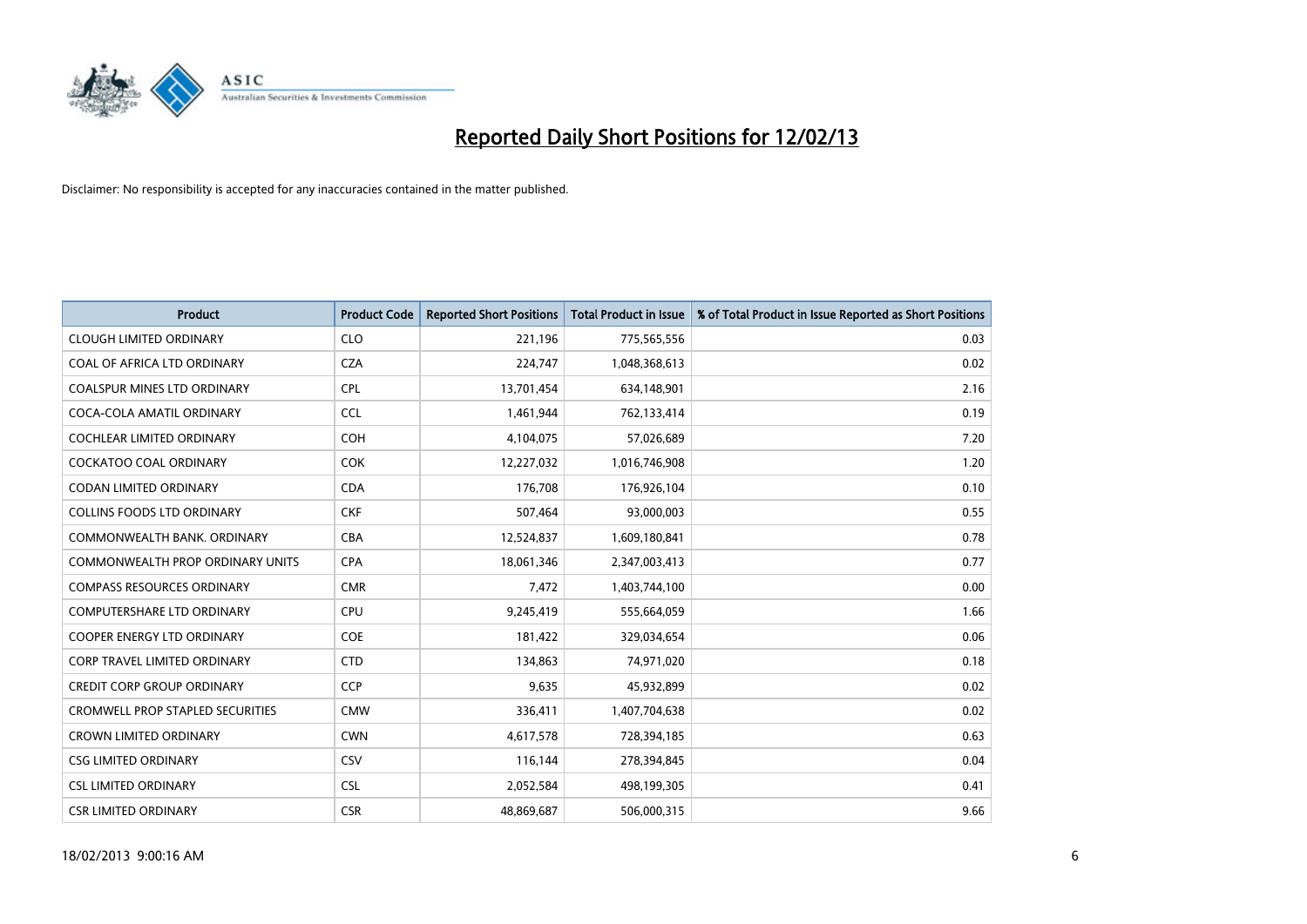

| <b>Product</b>                     | <b>Product Code</b> | <b>Reported Short Positions</b> | <b>Total Product in Issue</b> | % of Total Product in Issue Reported as Short Positions |
|------------------------------------|---------------------|---------------------------------|-------------------------------|---------------------------------------------------------|
| <b>CUDECO LIMITED ORDINARY</b>     | CDU                 | 2,578,831                       | 188,943,961                   | 1.36                                                    |
| DART ENERGY LTD ORDINARY           | <b>DTE</b>          | 15,851,170                      | 878,668,388                   | 1.80                                                    |
| DATA#3 LIMITED ORDINARY            | <b>DTL</b>          | 3,413                           | 153,974,950                   | 0.00                                                    |
| DAVID JONES LIMITED ORDINARY       | <b>DJS</b>          | 63,470,160                      | 531,788,775                   | 11.94                                                   |
| DECMIL GROUP LIMITED ORDINARY      | <b>DCG</b>          | 647,372                         | 168,203,219                   | 0.38                                                    |
| DEEP YELLOW LIMITED ORDINARY       | <b>DYL</b>          | 500,000                         | 1,553,507,294                 | 0.03                                                    |
| DEXUS PROPERTY GROUP STAPLED UNITS | <b>DXS</b>          | 15,805,566                      | 4,839,024,176                 | 0.33                                                    |
| DISCOVERY METALS LTD ORDINARY      | <b>DML</b>          | 1,917,732                       | 486,986,451                   | 0.39                                                    |
| DOMINO PIZZA ENTERPR ORDINARY      | <b>DMP</b>          | 23,158                          | 70,192,674                    | 0.03                                                    |
| DORAY MINERALS LTD ORDINARY        | <b>DRM</b>          | 79,459                          | 141,866,768                   | 0.06                                                    |
| DOWNER EDI LIMITED ORDINARY        | <b>DOW</b>          | 5,054,456                       | 429,100,296                   | 1.18                                                    |
| DRILLSEARCH ENERGY ORDINARY        | <b>DLS</b>          | 1,318,643                       | 427,353,371                   | 0.31                                                    |
| DUET GROUP STAPLED US PROHIBIT.    | <b>DUE</b>          | 9,376,245                       | 1,158,216,750                 | 0.81                                                    |
| DULUXGROUP LIMITED ORDINARY        | <b>DLX</b>          | 6,356,005                       | 374,507,181                   | 1.70                                                    |
| <b>DWS LTD ORDINARY</b>            | <b>DWS</b>          | 310,850                         | 132,362,763                   | 0.23                                                    |
| ECHO ENTERTAINMENT ORDINARY        | <b>EGP</b>          | 9,210,136                       | 825,672,730                   | 1.12                                                    |
| ELDERS LIMITED ORDINARY            | <b>ELD</b>          | 18,213,979                      | 448,598,480                   | 4.06                                                    |
| ELEMENTAL MINERALS ORDINARY        | <b>ELM</b>          | 33,456                          | 288,587,228                   | 0.01                                                    |
| ELEMENTOS LIMITED ORDINARY         | <b>ELT</b>          | 16                              | 148,352,638                   | 0.00                                                    |
| <b>EMECO HOLDINGS ORDINARY</b>     | <b>EHL</b>          | 6,344,878                       | 599,675,707                   | 1.06                                                    |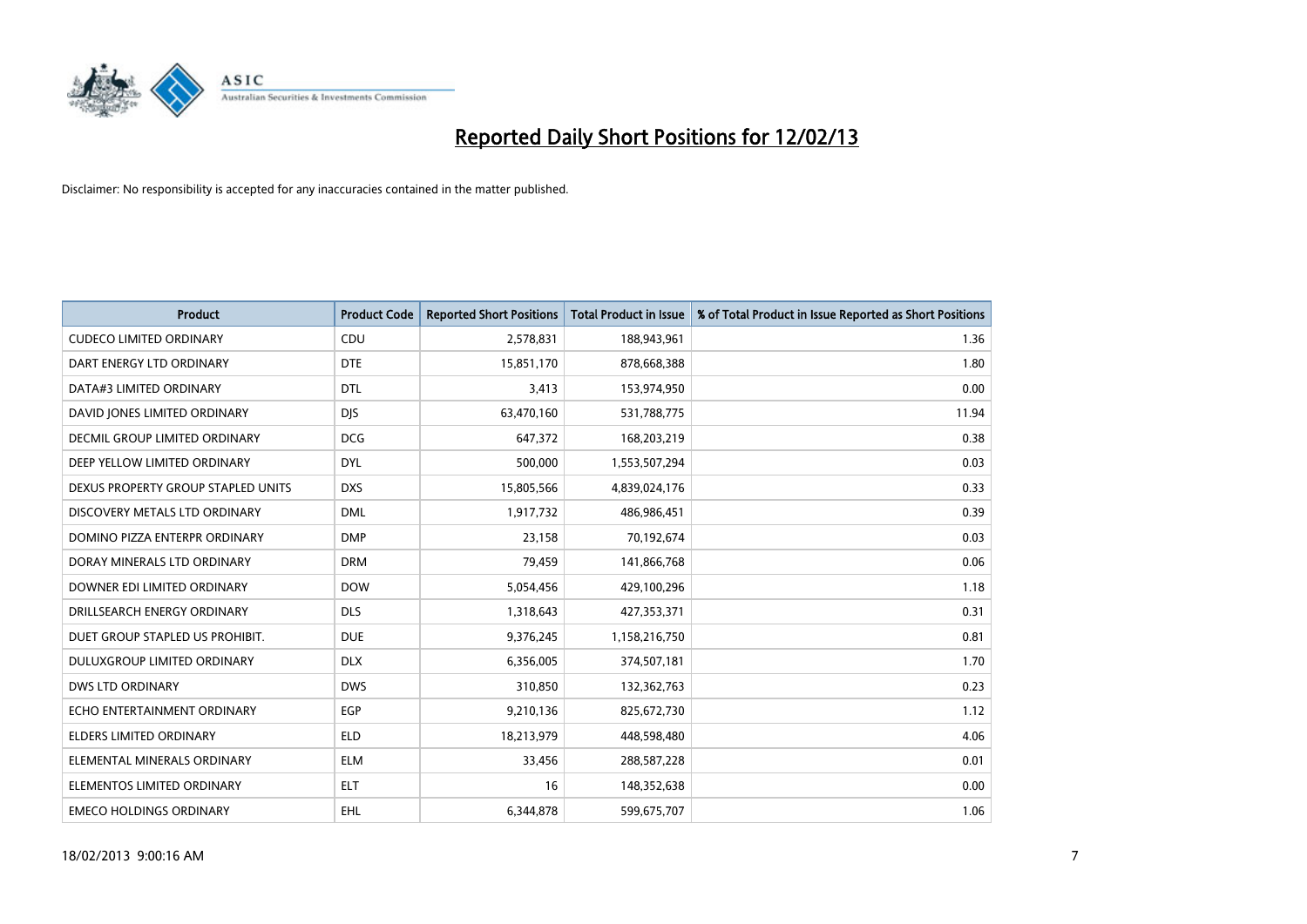

| <b>Product</b>                         | <b>Product Code</b> | <b>Reported Short Positions</b> | <b>Total Product in Issue</b> | % of Total Product in Issue Reported as Short Positions |
|----------------------------------------|---------------------|---------------------------------|-------------------------------|---------------------------------------------------------|
| <b>ENDEAVOUR MIN CORP CDI 1:1</b>      | <b>EVR</b>          | 204,714                         | 129,653,699                   | 0.16                                                    |
| ENERGY RESOURCES ORDINARY 'A'          | <b>ERA</b>          | 7,034,521                       | 517,725,062                   | 1.36                                                    |
| <b>ENERGY WORLD CORPOR, ORDINARY</b>   | <b>EWC</b>          | 17,175,577                      | 1,734,166,672                 | 0.99                                                    |
| <b>ENVESTRA LIMITED ORDINARY</b>       | <b>ENV</b>          | 8,078,762                       | 1,603,333,497                 | 0.50                                                    |
| EVOLUTION MINING LTD ORDINARY          | <b>EVN</b>          | 6,971,751                       | 708,092,989                   | 0.98                                                    |
| FAIRFAX MEDIA LTD ORDINARY             | <b>FXI</b>          | 374,963,378                     | 2,351,955,725                 | 15.94                                                   |
| FANTASTIC HOLDINGS ORDINARY            | <b>FAN</b>          | 134,680                         | 102,739,538                   | 0.13                                                    |
| FEDERATION CNTRES ORD/UNIT STAPLED SEC | <b>FDC</b>          | 5,811,204                       | 1,427,391,696                 | 0.41                                                    |
| FINBAR GROUP LIMITED ORDINARY          | <b>FRI</b>          | 829                             | 214,824,630                   | 0.00                                                    |
| FKP PROPERTY GROUP STAPLED SECURITIES  | <b>FKP</b>          | 5,975,355                       | 321,578,705                   | 1.86                                                    |
| FLEETWOOD CORP ORDINARY                | <b>FWD</b>          | 3,009,377                       | 60,033,258                    | 5.01                                                    |
| FLETCHER BUILDING ORDINARY             | <b>FBU</b>          | 3,521,806                       | 684,793,538                   | 0.51                                                    |
| FLEXIGROUP LIMITED ORDINARY            | <b>FXL</b>          | 730,344                         | 287,469,669                   | 0.25                                                    |
| <b>FLIGHT CENTRE ORDINARY</b>          | <b>FLT</b>          | 11,548,062                      | 100,170,726                   | 11.53                                                   |
| FLINDERS MINES LTD ORDINARY            | <b>FMS</b>          | 2,041,194                       | 1,821,300,404                 | 0.11                                                    |
| FONTERRA SHARE FUND ORDINARY UNITS     | <b>FSF</b>          | 22,882                          | 95,689,327                    | 0.02                                                    |
| FORGE GROUP LIMITED ORDINARY           | <b>FGE</b>          | 130,221                         | 86,169,014                    | 0.15                                                    |
| <b>FORTESCUE METALS GRP ORDINARY</b>   | <b>FMG</b>          | 165,681,574                     | 3,113,798,659                 | 5.32                                                    |
| <b>G.U.D. HOLDINGS ORDINARY</b>        | <b>GUD</b>          | 4,296,555                       | 71,341,319                    | 6.02                                                    |
| <b>G8 EDUCATION LIMITED ORDINARY</b>   | <b>GEM</b>          | 2,641,525                       | 246,802,417                   | 1.07                                                    |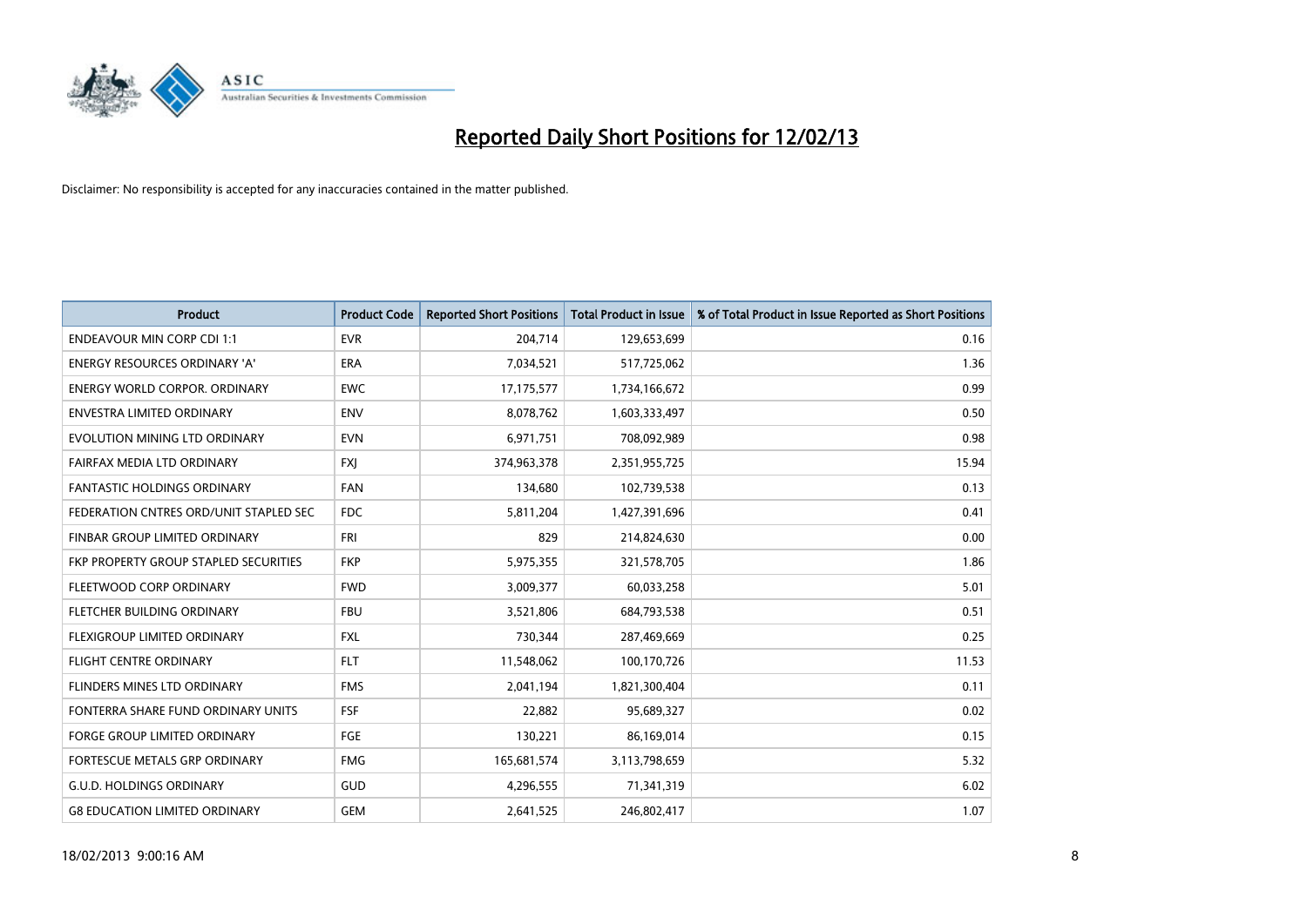

| <b>Product</b>                            | <b>Product Code</b> | <b>Reported Short Positions</b> | <b>Total Product in Issue</b> | % of Total Product in Issue Reported as Short Positions |
|-------------------------------------------|---------------------|---------------------------------|-------------------------------|---------------------------------------------------------|
| <b>GALAXY RESOURCES ORDINARY</b>          | <b>GXY</b>          | 3,567,674                       | 560,357,421                   | 0.64                                                    |
| <b>GENETIC TECHNOLOGIES ORDINARY</b>      | <b>GTG</b>          | 646.950                         | 475,471,819                   | 0.14                                                    |
| <b>GEODYNAMICS LIMITED ORDINARY</b>       | GDY                 | 850                             | 406,452,608                   | 0.00                                                    |
| <b>GINDALBIE METALS LTD ORDINARY</b>      | <b>GBG</b>          | 35,745,716                      | 1,404,350,200                 | 2.55                                                    |
| <b>GOODMAN FIELDER, ORDINARY</b>          | GFF                 | 22,218,540                      | 1,955,559,207                 | 1.14                                                    |
| <b>GOODMAN GROUP STAPLED US PROHIBIT.</b> | <b>GMG</b>          | 1,374,262                       | 1,713,233,947                 | 0.08                                                    |
| <b>GPT GROUP STAPLED SEC.</b>             | <b>GPT</b>          | 8,055,806                       | 1,766,785,075                 | 0.46                                                    |
| <b>GRAINCORP LIMITED A CLASS ORDINARY</b> | <b>GNC</b>          | 1,068,585                       | 228,855,628                   | 0.47                                                    |
| <b>GRANGE RESOURCES. ORDINARY</b>         | <b>GRR</b>          | 657,880                         | 1,156,181,782                 | 0.06                                                    |
| <b>GREENLAND MIN EN LTD ORDINARY</b>      | GGG                 | 4,735,947                       | 567,937,409                   | 0.83                                                    |
| <b>GRYPHON MINERALS LTD ORDINARY</b>      | GRY                 | 23,600,186                      | 400,464,983                   | 5.89                                                    |
| <b>GUILDFORD COAL LTD ORDINARY</b>        | <b>GUF</b>          | 970,133                         | 521,046,899                   | 0.19                                                    |
| <b>GUIARAT NRE COAL LTD ORDINARY</b>      | <b>GNM</b>          | 587,656                         | 1,376,138,678                 | 0.04                                                    |
| <b>GUNNS LIMITED ORDINARY</b>             | <b>GNS</b>          | 51,558,226                      | 848,401,559                   | 6.08                                                    |
| <b>GWA GROUP LTD ORDINARY</b>             | <b>GWA</b>          | 6,175,962                       | 304,706,899                   | 2.03                                                    |
| <b>HARVEY NORMAN ORDINARY</b>             | <b>HVN</b>          | 114,219,309                     | 1,062,316,784                 | 10.75                                                   |
| HASTIE GROUP LIMITED ORDINARY             | <b>HST</b>          | 210,891                         | 137,353,504                   | 0.15                                                    |
| <b>HENDERSON GROUP CDI 1:1</b>            | <b>HGG</b>          | 1,768,404                       | 718,996,007                   | 0.25                                                    |
| <b>HIGHLANDS PACIFIC ORDINARY</b>         | <b>HIG</b>          | 483,892                         | 789,132,854                   | 0.06                                                    |
| HILLGROVE RES LTD ORDINARY                | <b>HGO</b>          | 2,009,545                       | 1.022.760.221                 | 0.20                                                    |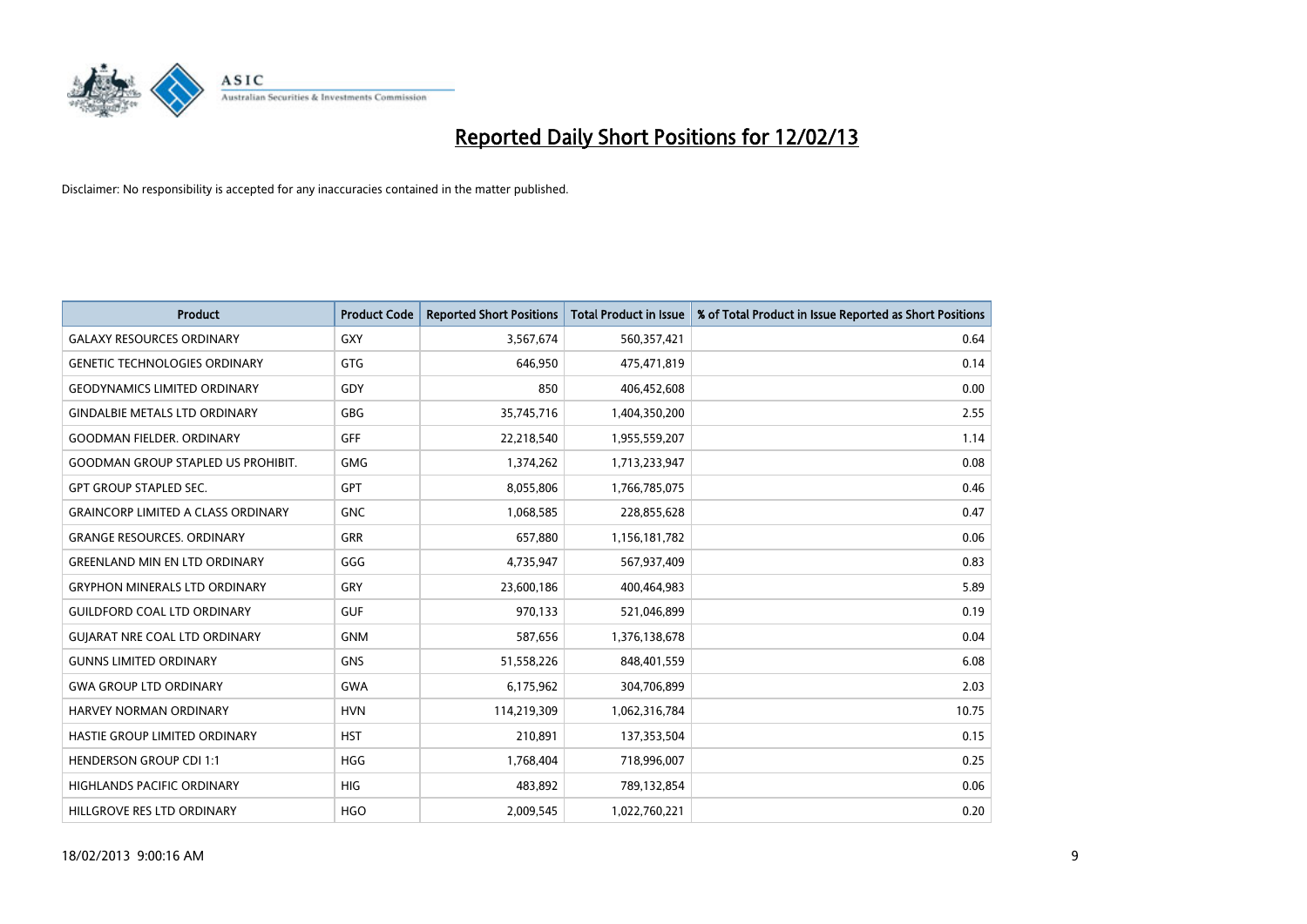

| <b>Product</b>                                | <b>Product Code</b> | <b>Reported Short Positions</b> | <b>Total Product in Issue</b> | % of Total Product in Issue Reported as Short Positions |
|-----------------------------------------------|---------------------|---------------------------------|-------------------------------|---------------------------------------------------------|
| HILLS HOLDINGS LTD ORDINARY                   | <b>HIL</b>          | 2,557,648                       | 246,500,444                   | 1.04                                                    |
| HORIZON OIL LIMITED ORDINARY                  | <b>HZN</b>          | 26,815,179                      | 1,133,316,515                 | 2.37                                                    |
| <b>ICON ENERGY LIMITED ORDINARY</b>           | <b>ICN</b>          | 1,724,608                       | 533,391,210                   | 0.32                                                    |
| <b>IINET LIMITED ORDINARY</b>                 | <b>IIN</b>          | 15,964                          | 161,238,847                   | 0.01                                                    |
| <b>ILUKA RESOURCES ORDINARY</b>               | ILU                 | 60,067,894                      | 418,700,517                   | 14.35                                                   |
| <b>IMDEX LIMITED ORDINARY</b>                 | <b>IMD</b>          | 1,261,878                       | 210,473,188                   | 0.60                                                    |
| IMF (AUSTRALIA) LTD ORDINARY                  | <b>IMF</b>          | 538,023                         | 123,201,716                   | 0.44                                                    |
| <b>INCITEC PIVOT ORDINARY</b>                 | IPL                 | 5,392,985                       | 1,628,730,107                 | 0.33                                                    |
| INDEPENDENCE GROUP ORDINARY                   | <b>IGO</b>          | 3,138,486                       | 232,882,535                   | 1.35                                                    |
| <b>INDOPHIL RESOURCES ORDINARY</b>            | <b>IRN</b>          | 401,070                         | 1,203,146,194                 | 0.03                                                    |
| INFIGEN ENERGY STAPLED SECURITIES             | <b>IFN</b>          | 2,976,790                       | 762,265,972                   | 0.39                                                    |
| <b>INSURANCE AUSTRALIA ORDINARY</b>           | IAG                 | 5,333,879                       | 2,079,034,021                 | 0.26                                                    |
| <b>INTEGRATED RESEARCH ORDINARY</b>           | IRI                 | 46,782                          | 168,359,453                   | 0.03                                                    |
| <b>INTREPID MINES ORDINARY</b>                | <b>IAU</b>          | 9,458,061                       | 555,519,374                   | 1.70                                                    |
| <b>INVESTA OFFICE FUND STAPLED SECURITIES</b> | <b>IOF</b>          | 2,708,181                       | 614,047,458                   | 0.44                                                    |
| <b>INVOCARE LIMITED ORDINARY</b>              | <b>IVC</b>          | 3,005,232                       | 110,030,298                   | 2.73                                                    |
| ION LIMITED ORDINARY                          | <b>ION</b>          | 164,453                         | 256,365,105                   | 0.06                                                    |
| <b>IOOF HOLDINGS LTD ORDINARY</b>             | IFL.                | 1,318,114                       | 232,091,225                   | 0.57                                                    |
| <b>IRESS LIMITED ORDINARY</b>                 | <b>IRE</b>          | 1,888,408                       | 128,620,231                   | 1.47                                                    |
| <b>IRON ORE HOLDINGS ORDINARY</b>             | <b>IOH</b>          | 39,352                          | 161,174,005                   | 0.02                                                    |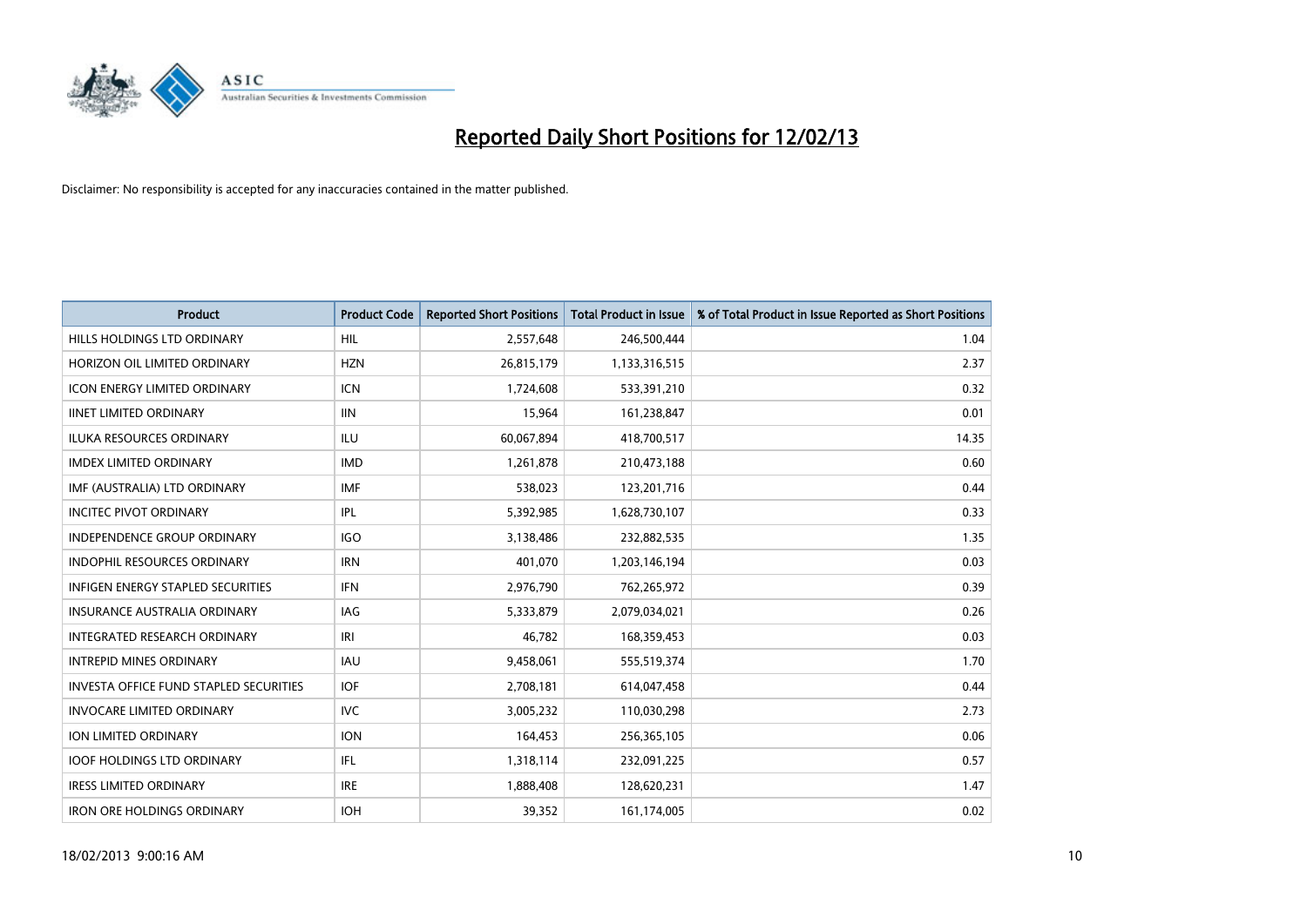

| <b>Product</b>                                  | <b>Product Code</b> | <b>Reported Short Positions</b> | <b>Total Product in Issue</b> | % of Total Product in Issue Reported as Short Positions |
|-------------------------------------------------|---------------------|---------------------------------|-------------------------------|---------------------------------------------------------|
| <b>IVANHOE AUSTRALIA ORDINARY</b>               | <b>IVA</b>          | 2,136,293                       | 714,991,227                   | 0.30                                                    |
| <b>JAMES HARDIE INDUST CHESS DEPOSITARY INT</b> | <b>IHX</b>          | 7,762,653                       | 440,917,727                   | 1.76                                                    |
| <b>JB HI-FI LIMITED ORDINARY</b>                | <b>IBH</b>          | 19,651,885                      | 98,850,643                    | 19.88                                                   |
| <b>JUMBO INTERACTIVE ORDINARY</b>               | <b>JIN</b>          | 4,847                           | 43,112,560                    | 0.01                                                    |
| <b>KAGARA LTD ORDINARY</b>                      | <b>KZL</b>          | 3,008,926                       | 798,953,117                   | 0.38                                                    |
| KANGAROO RES LTD ORDINARY                       | <b>KRL</b>          | 69,725                          | 3,434,430,012                 | 0.00                                                    |
| KAROON GAS AUSTRALIA ORDINARY                   | <b>KAR</b>          | 56.056                          | 221,420,769                   | 0.03                                                    |
| KATHMANDU HOLD LTD ORDINARY                     | <b>KMD</b>          | 17,209                          | 200,215,894                   | 0.01                                                    |
| KINGSGATE CONSOLID. ORDINARY                    | <b>KCN</b>          | 12,092,207                      | 151,828,173                   | 7.96                                                    |
| KINGSROSE MINING LTD ORDINARY                   | <b>KRM</b>          | 145,814                         | 291,959,871                   | 0.05                                                    |
| LEIGHTON HOLDINGS ORDINARY                      | LEI                 | 9,180,011                       | 337,164,188                   | 2.72                                                    |
| LEND LEASE GROUP UNIT/ORD STAPLED               | LLC                 | 4,436,649                       | 574,351,883                   | 0.77                                                    |
| LINC ENERGY LTD ORDINARY                        | <b>LNC</b>          | 16,344,264                      | 517,770,424                   | 3.16                                                    |
| LIQUEFIED NATURAL ORDINARY                      | LNG                 | 272,800                         | 267,699,015                   | 0.10                                                    |
| LYCOPODIUM LIMITED ORDINARY                     | LYL                 | 402                             | 38,755,103                    | 0.00                                                    |
| LYNAS CORPORATION ORDINARY                      | <b>LYC</b>          | 177,450,052                     | 1,960,801,292                 | 9.05                                                    |
| M2 TELECOMMUNICATION ORDINARY                   | <b>MTU</b>          | 7,253,411                       | 157,996,251                   | 4.59                                                    |
| <b>MACA LIMITED ORDINARY</b>                    | <b>MLD</b>          | 979,906                         | 150,000,000                   | 0.65                                                    |
| <b>MACMAHON HOLDINGS ORDINARY</b>               | <b>MAH</b>          | 12,073,310                      | 1,261,699,966                 | 0.96                                                    |
| MACO ATLAS ROADS GRP ORDINARY STAPLED           | <b>MOA</b>          | 4.029.242                       | 478,531,436                   | 0.84                                                    |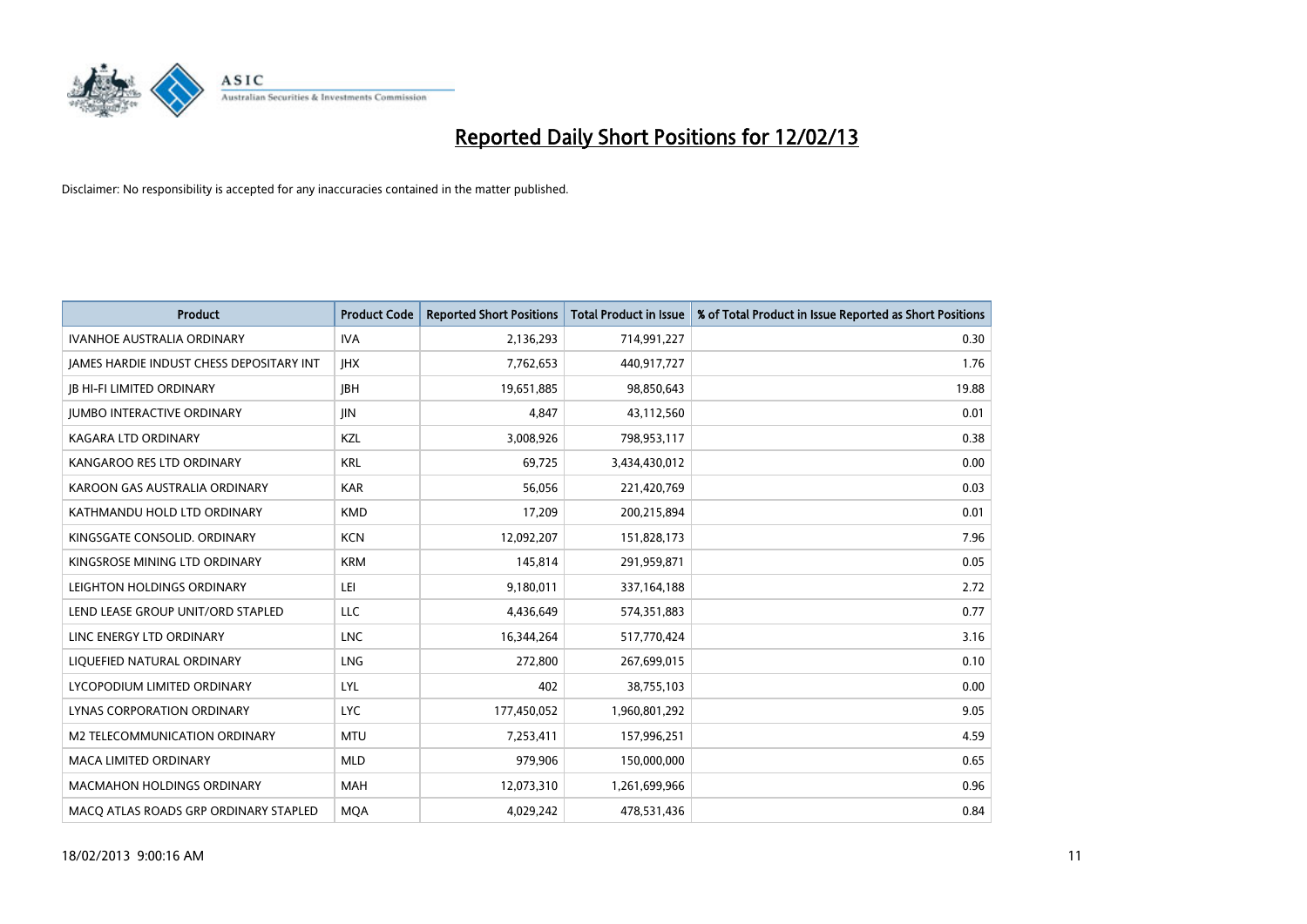

| <b>Product</b>                       | <b>Product Code</b> | <b>Reported Short Positions</b> | <b>Total Product in Issue</b> | % of Total Product in Issue Reported as Short Positions |
|--------------------------------------|---------------------|---------------------------------|-------------------------------|---------------------------------------------------------|
| MACQUARIE GROUP LTD ORDINARY         | <b>MOG</b>          | 4,099,471                       | 339,178,329                   | 1.21                                                    |
| <b>MATRIX C &amp; E LTD ORDINARY</b> | <b>MCE</b>          | 3,763,946                       | 94,555,428                    | 3.98                                                    |
| <b>MAVERICK DRILLING ORDINARY</b>    | <b>MAD</b>          | 10,122,462                      | 452,726,751                   | 2.24                                                    |
| MAXITRANS INDUSTRIES ORDINARY        | <b>MXI</b>          | 4,112                           | 183,993,392                   | 0.00                                                    |
| MCMILLAN SHAKESPEARE ORDINARY        | <b>MMS</b>          | 487,267                         | 74,523,965                    | 0.65                                                    |
| MEDUSA MINING LTD ORDINARY           | <b>MML</b>          | 2,901,797                       | 188,903,911                   | 1.54                                                    |
| MELBOURNE IT LIMITED ORDINARY        | <b>MLB</b>          | 552,022                         | 82,451,363                    | 0.67                                                    |
| MEO AUSTRALIA LTD ORDINARY           | <b>MEO</b>          | 399,747                         | 627,264,587                   | 0.06                                                    |
| <b>MERMAID MARINE ORDINARY</b>       | <b>MRM</b>          | 514,395                         | 223,832,900                   | 0.23                                                    |
| MESOBLAST LIMITED ORDINARY           | <b>MSB</b>          | 15,616,589                      | 287,840,322                   | 5.43                                                    |
| METALS X LIMITED ORDINARY            | <b>MLX</b>          | 84,377                          | 1,651,766,110                 | 0.01                                                    |
| METCASH LIMITED ORDINARY             | <b>MTS</b>          | 105,482,091                     | 880,704,786                   | 11.98                                                   |
| METGASCO LIMITED ORDINARY            | <b>MEL</b>          | 100,000                         | 445,158,802                   | 0.02                                                    |
| METMINCO LIMITED ORDINARY            | <b>MNC</b>          | 54,825                          | 1,749,543,023                 | 0.00                                                    |
| MICLYN EXP OFFSHR ORDINARY           | <b>MIO</b>          | 52,223                          | 278,639,188                   | 0.02                                                    |
| MILTON CORPORATION ORDINARY          | <b>MLT</b>          | 12,800                          | 121,625,655                   | 0.01                                                    |
| MINCOR RESOURCES NL ORDINARY         | <b>MCR</b>          | 2,257,541                       | 188,208,274                   | 1.20                                                    |
| MINERAL DEPOSITS ORDINARY            | <b>MDL</b>          | 727,067                         | 83,538,786                    | 0.87                                                    |
| MINERAL RESOURCES, ORDINARY          | <b>MIN</b>          | 3,434,752                       | 185,724,169                   | 1.85                                                    |
| MIRABELA NICKEL LTD ORDINARY         | <b>MBN</b>          | 9,244,202                       | 876,765,094                   | 1.05                                                    |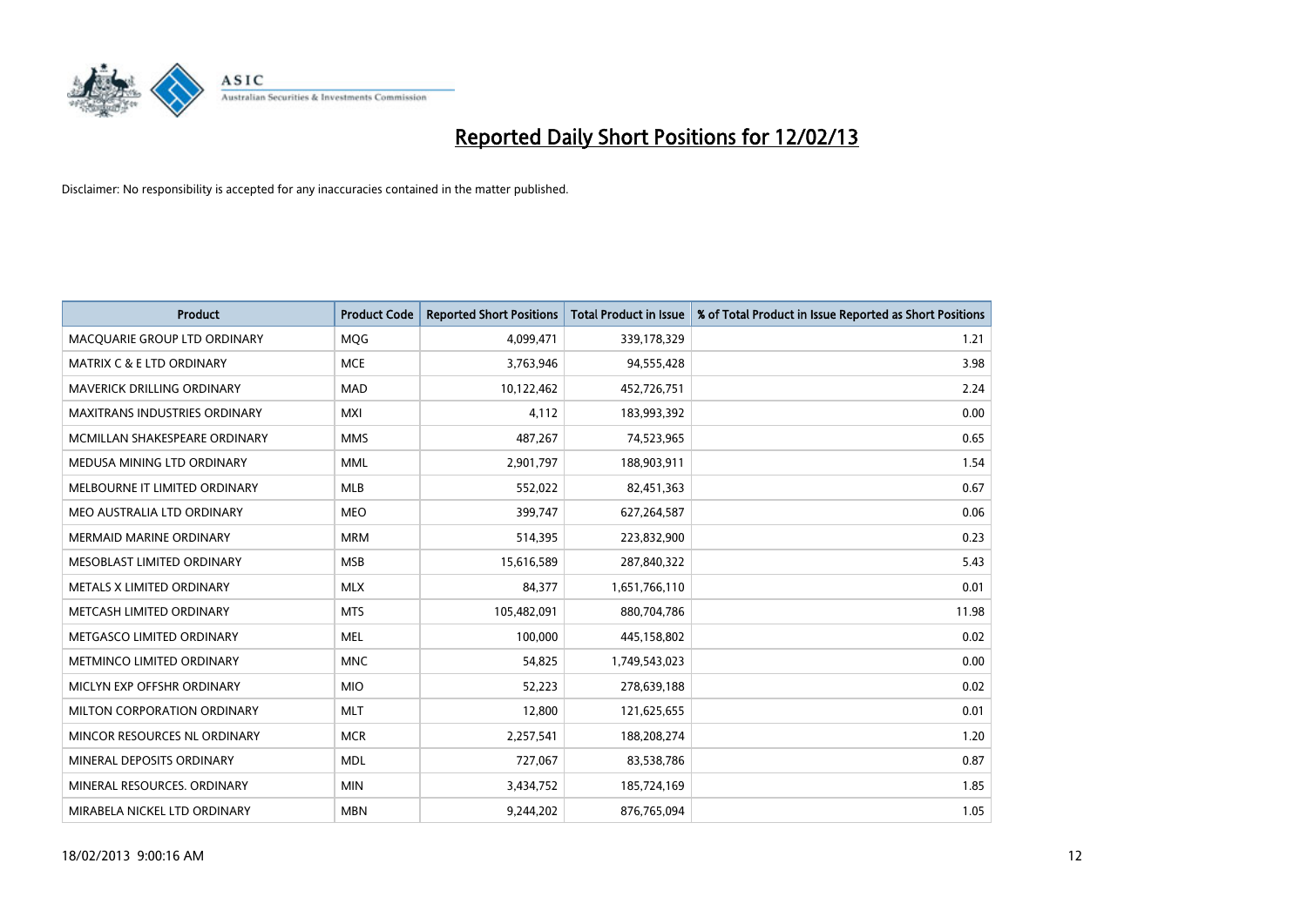

| <b>Product</b>                     | <b>Product Code</b> | <b>Reported Short Positions</b> | <b>Total Product in Issue</b> | % of Total Product in Issue Reported as Short Positions |
|------------------------------------|---------------------|---------------------------------|-------------------------------|---------------------------------------------------------|
| MIRVAC GROUP STAPLED SECURITIES    | <b>MGR</b>          | 6,276,295                       | 3,425,587,451                 | 0.18                                                    |
| MOLOPO ENERGY LTD ORDINARY         | <b>MPO</b>          | 821,673                         | 246,230,752                   | 0.33                                                    |
| <b>MONADELPHOUS GROUP ORDINARY</b> | <b>MND</b>          | 7,206,023                       | 90,663,543                    | 7.95                                                    |
| MORTGAGE CHOICE LTD ORDINARY       | <b>MOC</b>          | 2,244,552                       | 123,431,282                   | 1.82                                                    |
| <b>MOUNT GIBSON IRON ORDINARY</b>  | <b>MGX</b>          | 1,558,481                       | 1,090,584,232                 | 0.14                                                    |
| MULTIPLEX SITES SITES              | <b>MXUPA</b>        | 602                             | 4,500,000                     | 0.01                                                    |
| MURCHISON METALS LTD ORDINARY      | <b>MMX</b>          | 4,195,976                       | 450,497,346                   | 0.93                                                    |
| <b>MYER HOLDINGS LTD ORDINARY</b>  | <b>MYR</b>          | 81,762,254                      | 583,384,551                   | 14.02                                                   |
| MYSTATE LIMITED ORDINARY           | <b>MYS</b>          | 22,399                          | 87,117,374                    | 0.03                                                    |
| NATIONAL AUST. BANK ORDINARY       | <b>NAB</b>          | 13,055,320                      | 2,342,259,881                 | 0.56                                                    |
| NAVITAS LIMITED ORDINARY           | <b>NVT</b>          | 11,177,716                      | 375,367,918                   | 2.98                                                    |
| NEON ENERGY LIMITED ORDINARY       | <b>NEN</b>          | 2,692,716                       | 549,844,091                   | 0.49                                                    |
| NEW HOPE CORPORATION ORDINARY      | <b>NHC</b>          | 2,376,882                       | 830,563,352                   | 0.29                                                    |
| NEW STANDARD ENERGY ORDINARY       | <b>NSE</b>          | 322,032                         | 305,331,847                   | 0.11                                                    |
| NEWCREST MINING ORDINARY           | <b>NCM</b>          | 4,014,451                       | 765,906,839                   | 0.52                                                    |
| NEWS CORP A NON-VOTING CDI         | <b>NWSLV</b>        | 2,323,408                       | 1,527,764,206                 | 0.15                                                    |
| NEWS CORP B VOTING CDI             | <b>NWS</b>          | 459,880                         | 798,520,953                   | 0.06                                                    |
| NEWSAT LIMITED ORDINARY            | <b>NWT</b>          | 58,617                          | 233,052,157                   | 0.03                                                    |
| NEXTDC LIMITED ORDINARY            | <b>NXT</b>          | 3,646,755                       | 172,602,288                   | 2.11                                                    |
| NEXUS ENERGY LIMITED ORDINARY      | <b>NXS</b>          | 10,914,706                      | 1,329,821,159                 | 0.82                                                    |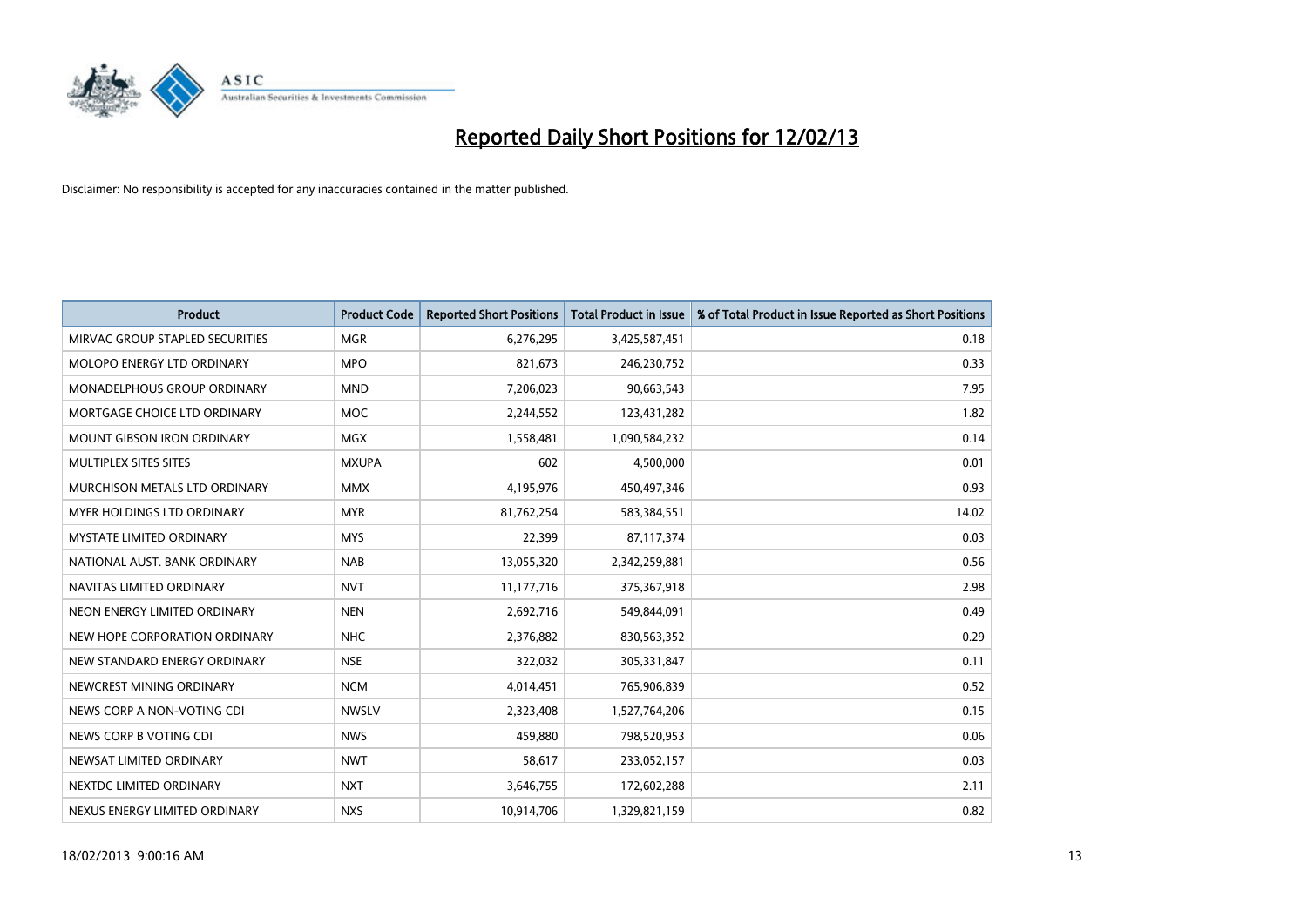

| <b>Product</b>                        | <b>Product Code</b> | <b>Reported Short Positions</b> | <b>Total Product in Issue</b> | % of Total Product in Issue Reported as Short Positions |
|---------------------------------------|---------------------|---------------------------------|-------------------------------|---------------------------------------------------------|
| NIDO PETROLEUM ORDINARY               | <b>NDO</b>          | 105,313                         | 1,906,373,341                 | 0.01                                                    |
| NOBLE MINERAL RES ORDINARY            | <b>NMG</b>          | 2,903,432                       | 666,397,952                   | 0.44                                                    |
| NORFOLK GROUP ORDINARY                | <b>NFK</b>          | 50                              | 158,890,730                   | 0.00                                                    |
| NORTHERN IRON LTD ORDINARY            | <b>NFE</b>          | 2,184,914                       | 484,405,314                   | 0.45                                                    |
| NORTHERN STAR ORDINARY                | <b>NST</b>          | 4,842,817                       | 424,277,027                   | 1.14                                                    |
| NRW HOLDINGS LIMITED ORDINARY         | <b>NWH</b>          | 3,602,356                       | 278,888,011                   | 1.29                                                    |
| NUFARM LIMITED ORDINARY               | <b>NUF</b>          | 5,197,527                       | 262,796,891                   | 1.98                                                    |
| OAKTON LIMITED ORDINARY               | <b>OKN</b>          | 12                              | 91,721,874                    | 0.00                                                    |
| OCEANAGOLD CORP. CHESS DEPOSITARY INT | <b>OGC</b>          | 508,606                         | 293,517,918                   | 0.17                                                    |
| OIL SEARCH LTD ORDINARY               | OSH                 | 22,920,899                      | 1,334,756,742                 | 1.72                                                    |
| OM HOLDINGS LIMITED ORDINARY          | <b>OMH</b>          | 4,034,034                       | 673,423,337                   | 0.60                                                    |
| ORICA LIMITED ORDINARY                | ORI                 | 3,642,120                       | 366,686,516                   | 0.99                                                    |
| ORIGIN ENERGY ORDINARY                | <b>ORG</b>          | 12,321,555                      | 1,094,031,475                 | 1.13                                                    |
| OROCOBRE LIMITED ORDINARY             | <b>ORE</b>          | 273,495                         | 117,745,140                   | 0.23                                                    |
| OROTONGROUP LIMITED ORDINARY          | ORL                 | 176                             | 40,880,902                    | 0.00                                                    |
| ORPHEUS ENERGY LTD ORDINARY           | <b>OEG</b>          | 67,200                          | 130,475,919                   | 0.05                                                    |
| OZ MINERALS ORDINARY                  | OZL                 | 9,916,034                       | 303,470,022                   | 3.27                                                    |
| PACIFIC BRANDS ORDINARY               | <b>PBG</b>          | 12,991,335                      | 912,915,695                   | 1.42                                                    |
| PALADIN ENERGY LTD ORDINARY           | <b>PDN</b>          | 109,107,737                     | 836,825,651                   | 13.04                                                   |
| PANAUST LIMITED ORDINARY              | <b>PNA</b>          | 1,865,773                       | 606,155,069                   | 0.31                                                    |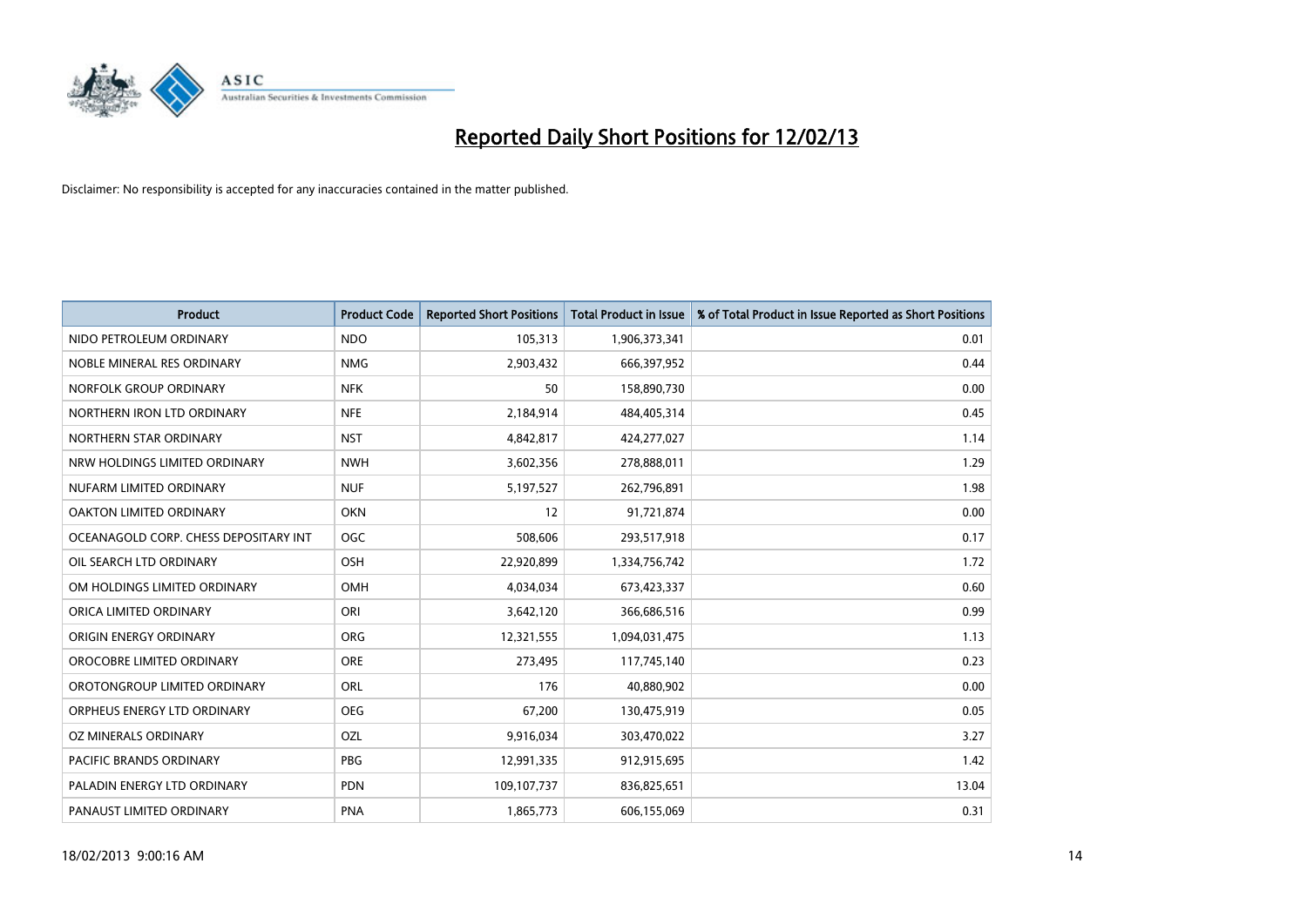

| <b>Product</b>                 | <b>Product Code</b> | <b>Reported Short Positions</b> | <b>Total Product in Issue</b> | % of Total Product in Issue Reported as Short Positions |
|--------------------------------|---------------------|---------------------------------|-------------------------------|---------------------------------------------------------|
| PANORAMIC RESOURCES ORDINARY   | PAN                 | 744,165                         | 256,058,555                   | 0.29                                                    |
| PAPERLINX LIMITED ORDINARY     | <b>PPX</b>          | 68,039                          | 609,280,761                   | 0.01                                                    |
| PAPILLON RES LTD ORDINARY      | PIR                 | 1,073,473                       | 297,028,210                   | 0.36                                                    |
| PATTIES FOODS LTD ORDINARY     | PFL                 | 100,964                         | 139,065,639                   | 0.07                                                    |
| PEET LIMITED ORDINARY          | <b>PPC</b>          | 3,289,887                       | 321,013,141                   | 1.02                                                    |
| PERILYA LIMITED ORDINARY       | PEM                 | 1,177                           | 769,316,426                   | 0.00                                                    |
| PERPETUAL LIMITED ORDINARY     | <b>PPT</b>          | 2,110,236                       | 41,980,678                    | 5.03                                                    |
| PERSEUS MINING LTD ORDINARY    | PRU                 | 20,978,713                      | 457,962,088                   | 4.58                                                    |
| PHARMAXIS LTD ORDINARY         | <b>PXS</b>          | 9,152,590                       | 308,543,389                   | 2.97                                                    |
| PHOSPHAGENICS LTD. ORDINARY    | POH                 | 1,035,000                       | 1,020,215,957                 | 0.10                                                    |
| PLATINUM ASSET ORDINARY        | <b>PTM</b>          | 10,203,890                      | 561,347,878                   | 1.82                                                    |
| PLATINUM AUSTRALIA ORDINARY    | <b>PLA</b>          | 825,935                         | 504,968,043                   | 0.16                                                    |
| PMP LIMITED ORDINARY           | <b>PMP</b>          | 151,259                         | 323,781,124                   | 0.05                                                    |
| PREMIER INVESTMENTS ORDINARY   | <b>PMV</b>          | 882,574                         | 155,260,478                   | 0.57                                                    |
| PRIMA BIOMED LTD ORDINARY      | <b>PRR</b>          | 6,988,810                       | 1,066,063,388                 | 0.66                                                    |
| PRIMARY HEALTH CARE ORDINARY   | <b>PRY</b>          | 16,078,101                      | 502,983,554                   | 3.20                                                    |
| PROGRAMMED ORDINARY            | <b>PRG</b>          | 226,628                         | 118,177,001                   | 0.19                                                    |
| PURA VIDA ENERGY NL ORDINARY   | <b>PVD</b>          | 157,040                         | 59,983,514                    | 0.26                                                    |
| <b>QANTAS AIRWAYS ORDINARY</b> | QAN                 | 12,431,903                      | 2,253,918,425                 | 0.55                                                    |
| OBE INSURANCE GROUP ORDINARY   | <b>OBE</b>          | 51,131,566                      | 1,196,747,582                 | 4.27                                                    |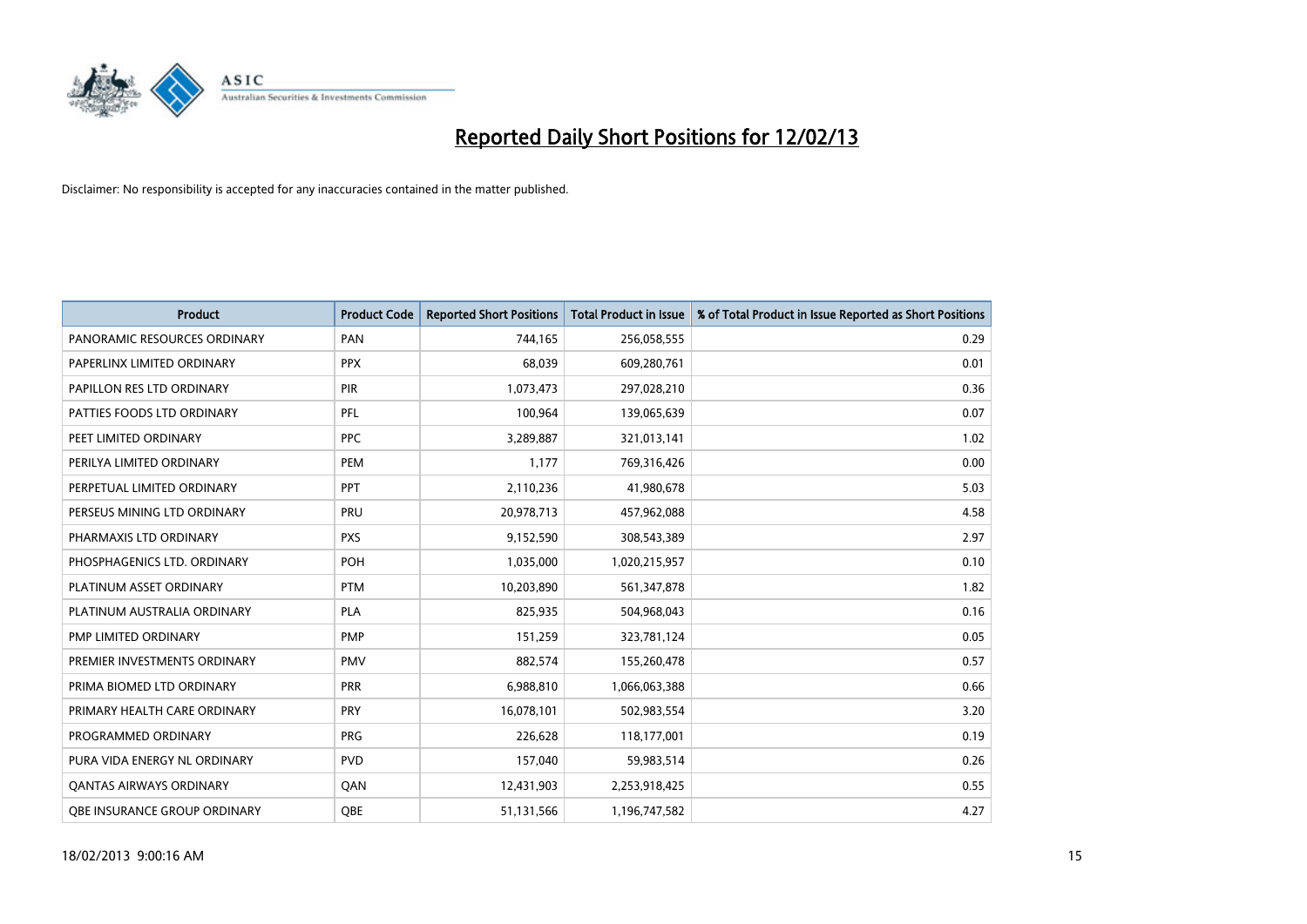

| <b>Product</b>                      | <b>Product Code</b> | <b>Reported Short Positions</b> | <b>Total Product in Issue</b> | % of Total Product in Issue Reported as Short Positions |
|-------------------------------------|---------------------|---------------------------------|-------------------------------|---------------------------------------------------------|
| ORXPHARMA LTD ORDINARY              | <b>QRX</b>          | 130,762                         | 144,644,706                   | 0.09                                                    |
| <b>QUBE HOLDINGS LTD ORDINARY</b>   | QUB                 | 10,358,311                      | 926,489,845                   | 1.12                                                    |
| RAMELIUS RESOURCES ORDINARY         | <b>RMS</b>          | 4,913,903                       | 337,296,949                   | 1.46                                                    |
| RAMSAY HEALTH CARE ORDINARY         | <b>RHC</b>          | 2,534,056                       | 202,081,252                   | 1.25                                                    |
| <b>RCR TOMLINSON ORDINARY</b>       | <b>RCR</b>          | 74,693                          | 132,431,265                   | 0.06                                                    |
| <b>REA GROUP ORDINARY</b>           | <b>REA</b>          | 40,935                          | 131,714,699                   | 0.03                                                    |
| RECKON LIMITED ORDINARY             | <b>RKN</b>          | 452,970                         | 129,488,015                   | 0.35                                                    |
| <b>RED 5 LIMITED ORDINARY</b>       | <b>RED</b>          | 366,716                         | 135,488,008                   | 0.27                                                    |
| <b>RED FORK ENERGY ORDINARY</b>     | <b>RFE</b>          | 3,453,643                       | 384,951,719                   | 0.90                                                    |
| <b>REDFLEX HOLDINGS ORDINARY</b>    | <b>RDF</b>          | 682                             | 110,762,310                   | 0.00                                                    |
| REECE AUSTRALIA LTD. ORDINARY       | <b>REH</b>          | 511                             | 99,600,000                    | 0.00                                                    |
| REGIS RESOURCES ORDINARY            | <b>RRL</b>          | 6,846,082                       | 473,975,396                   | 1.44                                                    |
| RESMED INC CDI 10:1                 | <b>RMD</b>          | 12,371,026                      | 1,556,242,300                 | 0.79                                                    |
| <b>RESOLUTE MINING ORDINARY</b>     | <b>RSG</b>          | 1,109,138                       | 643,094,224                   | 0.17                                                    |
| <b>RESOURCE GENERATION ORDINARY</b> | <b>RES</b>          | 173                             | 263,345,652                   | 0.00                                                    |
| RETAIL FOOD GROUP ORDINARY          | <b>RFG</b>          | 196,048                         | 130,087,856                   | 0.15                                                    |
| REVERSE CORP LIMITED ORDINARY       | <b>REF</b>          | 100                             | 92,382,175                    | 0.00                                                    |
| REX MINERALS LIMITED ORDINARY       | <b>RXM</b>          | 3,133,661                       | 188,907,284                   | 1.66                                                    |
| RHG LIMITED ORDINARY                | <b>RHG</b>          | 301,045                         | 308,483,177                   | 0.10                                                    |
| RIALTO ENERGY ORDINARY              | <b>RIA</b>          | 41                              | 672,259,992                   | 0.00                                                    |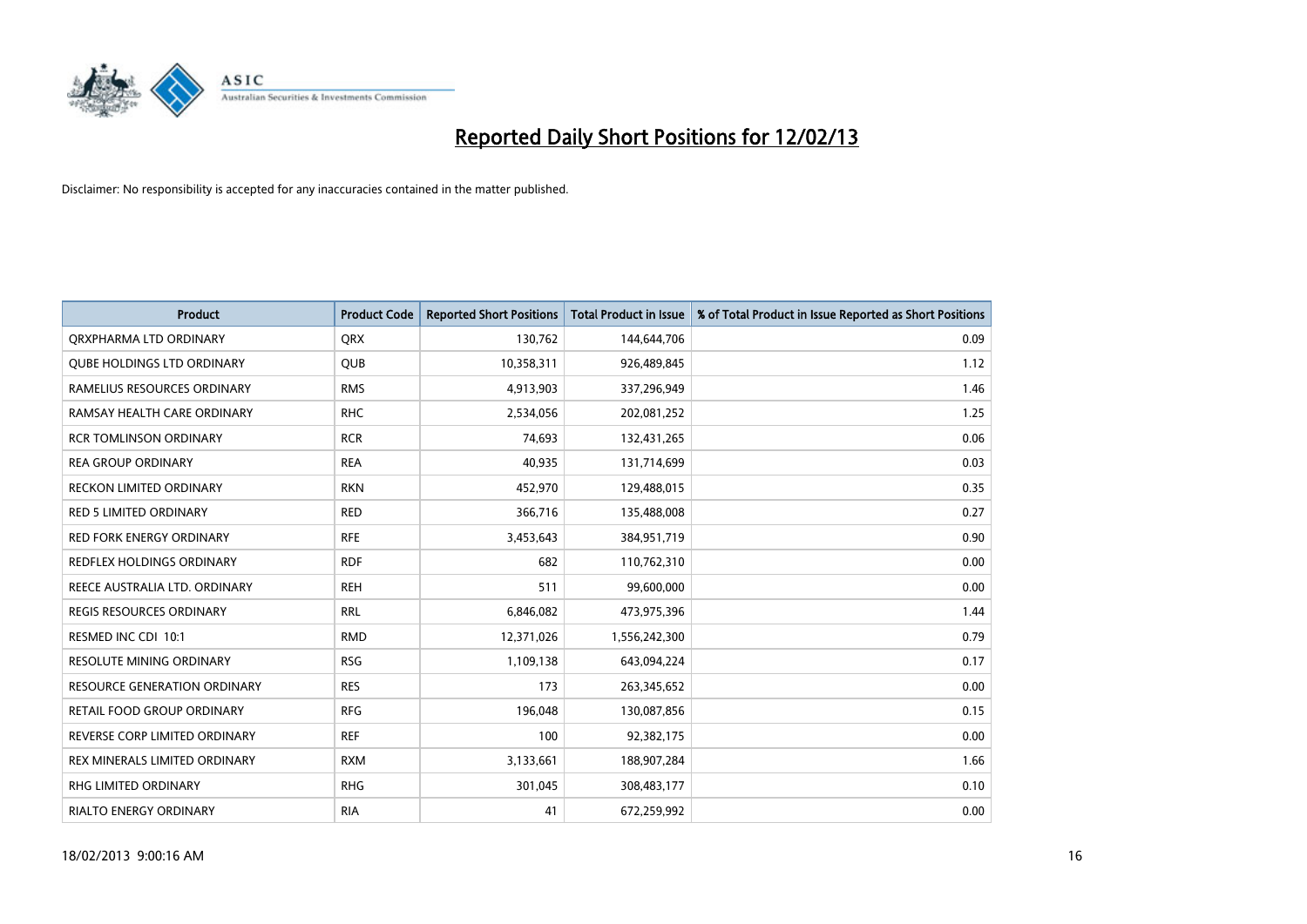

| <b>Product</b>                        | <b>Product Code</b> | <b>Reported Short Positions</b> | <b>Total Product in Issue</b> | % of Total Product in Issue Reported as Short Positions |
|---------------------------------------|---------------------|---------------------------------|-------------------------------|---------------------------------------------------------|
| <b>RIDLEY CORPORATION ORDINARY</b>    | <b>RIC</b>          | 21,995                          | 307,817,071                   | 0.01                                                    |
| RIO TINTO LIMITED ORDINARY            | <b>RIO</b>          | 7,658,205                       | 435,758,720                   | 1.76                                                    |
| ROC OIL COMPANY ORDINARY              | <b>ROC</b>          | 1,573,072                       | 683,235,552                   | 0.23                                                    |
| RURALCO HOLDINGS ORDINARY             | <b>RHL</b>          | 12,000                          | 55,019,284                    | 0.02                                                    |
| SAI GLOBAL LIMITED ORDINARY           | SAI                 | 4,382,616                       | 206,963,533                   | 2.12                                                    |
| SALMAT LIMITED ORDINARY               | <b>SLM</b>          | 412                             | 159,812,799                   | 0.00                                                    |
| SAMSON OIL & GAS LTD ORDINARY         | <b>SSN</b>          | 7,157,653                       | 1,985,896,471                 | 0.36                                                    |
| SANDFIRE RESOURCES ORDINARY           | <b>SFR</b>          | 3,040,686                       | 153,590,968                   | 1.98                                                    |
| SANTOS LTD ORDINARY                   | <b>STO</b>          | 3,295,015                       | 958,896,786                   | 0.34                                                    |
| SARACEN MINERAL ORDINARY              | <b>SAR</b>          | 8,686,071                       | 595,263,186                   | 1.46                                                    |
| SCA PROPERTY GROUP STAPLED SECURITIES | SCP                 | 16,848,106                      | 585,455,114                   | 2.88                                                    |
| SEDGMAN LIMITED ORDINARY              | <b>SDM</b>          | 53,629                          | 217,623,797                   | 0.02                                                    |
| SEEK LIMITED ORDINARY                 | <b>SEK</b>          | 16,953,982                      | 337,101,307                   | 5.03                                                    |
| SENEX ENERGY LIMITED ORDINARY         | SXY                 | 1,529,088                       | 1,140,804,837                 | 0.13                                                    |
| SERVICE STREAM ORDINARY               | <b>SSM</b>          | 100                             | 283,418,867                   | 0.00                                                    |
| SEVEN GROUP HOLDINGS ORDINARY         | <b>SVW</b>          | 3,533,477                       | 307,410,281                   | 1.15                                                    |
| SEVEN WEST MEDIA LTD ORDINARY         | <b>SWM</b>          | 19,778,142                      | 999,160,872                   | 1.98                                                    |
| SIGMA PHARMACEUTICAL ORDINARY         | <b>SIP</b>          | 5,572,401                       | 1,169,236,730                 | 0.48                                                    |
| SILEX SYSTEMS ORDINARY                | <b>SLX</b>          | 1,229,514                       | 170,232,464                   | 0.72                                                    |
| SILVER CHEF LIMITED ORDINARY          | SIV                 | 7,410                           | 27,222,919                    | 0.03                                                    |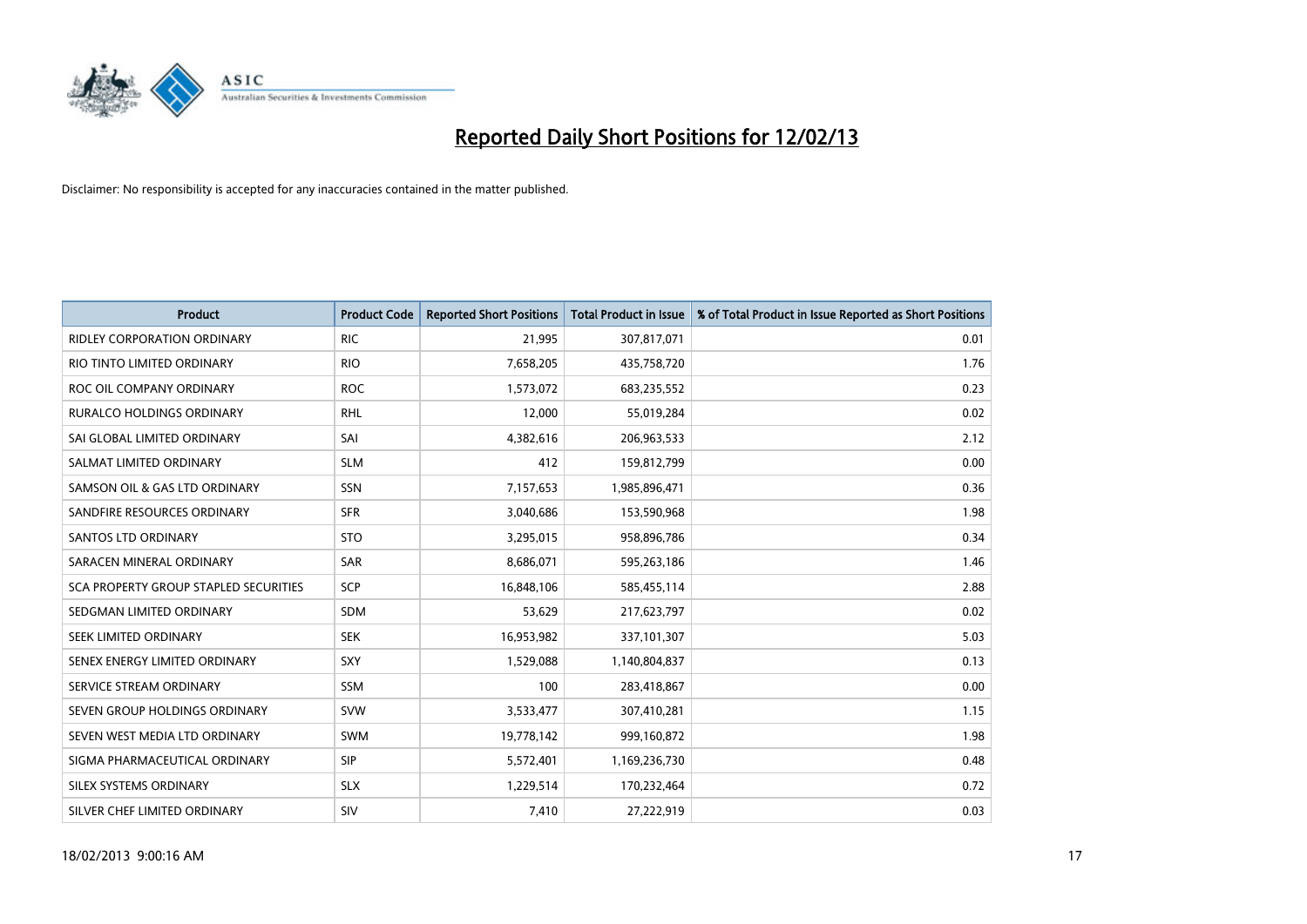

| <b>Product</b>                           | <b>Product Code</b> | <b>Reported Short Positions</b> | <b>Total Product in Issue</b> | % of Total Product in Issue Reported as Short Positions |
|------------------------------------------|---------------------|---------------------------------|-------------------------------|---------------------------------------------------------|
| SILVER LAKE RESOURCE ORDINARY            | <b>SLR</b>          | 2,816,297                       | 379,048,750                   | 0.74                                                    |
| SIMS METAL MGMT LTD ORDINARY             | <b>SGM</b>          | 8,692,967                       | 204,300,941                   | 4.25                                                    |
| SINGAPORE TELECOMM. CHESS DEPOSITARY INT | SGT                 | 9,896,849                       | 164,748,297                   | 6.01                                                    |
| SIRIUS RESOURCES NL ORDINARY             | <b>SIR</b>          | 52,194                          | 223,434,586                   | 0.02                                                    |
| SIRTEX MEDICAL ORDINARY                  | <b>SRX</b>          | 142,716                         | 55,768,136                    | 0.26                                                    |
| SKILLED GROUP LTD ORDINARY               | <b>SKE</b>          | 4,115,205                       | 233,487,276                   | 1.76                                                    |
| SKYCITY ENT GRP LTD ORDINARY             | <b>SKC</b>          | 310.000                         | 576,958,340                   | 0.05                                                    |
| <b>SLATER &amp; GORDON ORDINARY</b>      | <b>SGH</b>          | 40,155                          | 170,537,215                   | 0.02                                                    |
| SMS MANAGEMENT, ORDINARY                 | <b>SMX</b>          | 2,664,887                       | 69,378,477                    | 3.84                                                    |
| SONIC HEALTHCARE ORDINARY                | <b>SHL</b>          | 5,594,966                       | 396,053,681                   | 1.41                                                    |
| SOUL PATTINSON (W.H) ORDINARY            | SOL                 | 12,165                          | 239,395,320                   | 0.01                                                    |
| SP AUSNET STAPLED SECURITIES             | <b>SPN</b>          | 19,218,553                      | 3,367,543,113                 | 0.57                                                    |
| SPARK INFRASTRUCTURE STAPLED NOTE & UNIT | SKI                 | 38,196,880                      | 1,326,734,264                 | 2.88                                                    |
| SPDR 200 FUND ETF UNITS                  | <b>STW</b>          | 56,643                          | 46,951,346                    | 0.12                                                    |
| ST BARBARA LIMITED ORDINARY              | <b>SBM</b>          | 4,793,665                       | 488,074,077                   | 0.98                                                    |
| STANMORE COAL LTD ORDINARY               | <b>SMR</b>          | 32,870                          | 207,827,090                   | 0.02                                                    |
| STARPHARMA HOLDINGS ORDINARY             | <b>SPL</b>          | 6,424,510                       | 283,665,948                   | 2.26                                                    |
| STH CRS ELECT ENGNR ORDINARY             | <b>SXE</b>          | 121,149                         | 161,523,129                   | 0.08                                                    |
| STHN CROSS MEDIA ORDINARY                | <b>SXL</b>          | 14,284,222                      | 704,858,524                   | 2.03                                                    |
| STOCKLAND UNITS/ORD STAPLED              | SGP                 | 23,434,106                      | 2,202,657,963                 | 1.06                                                    |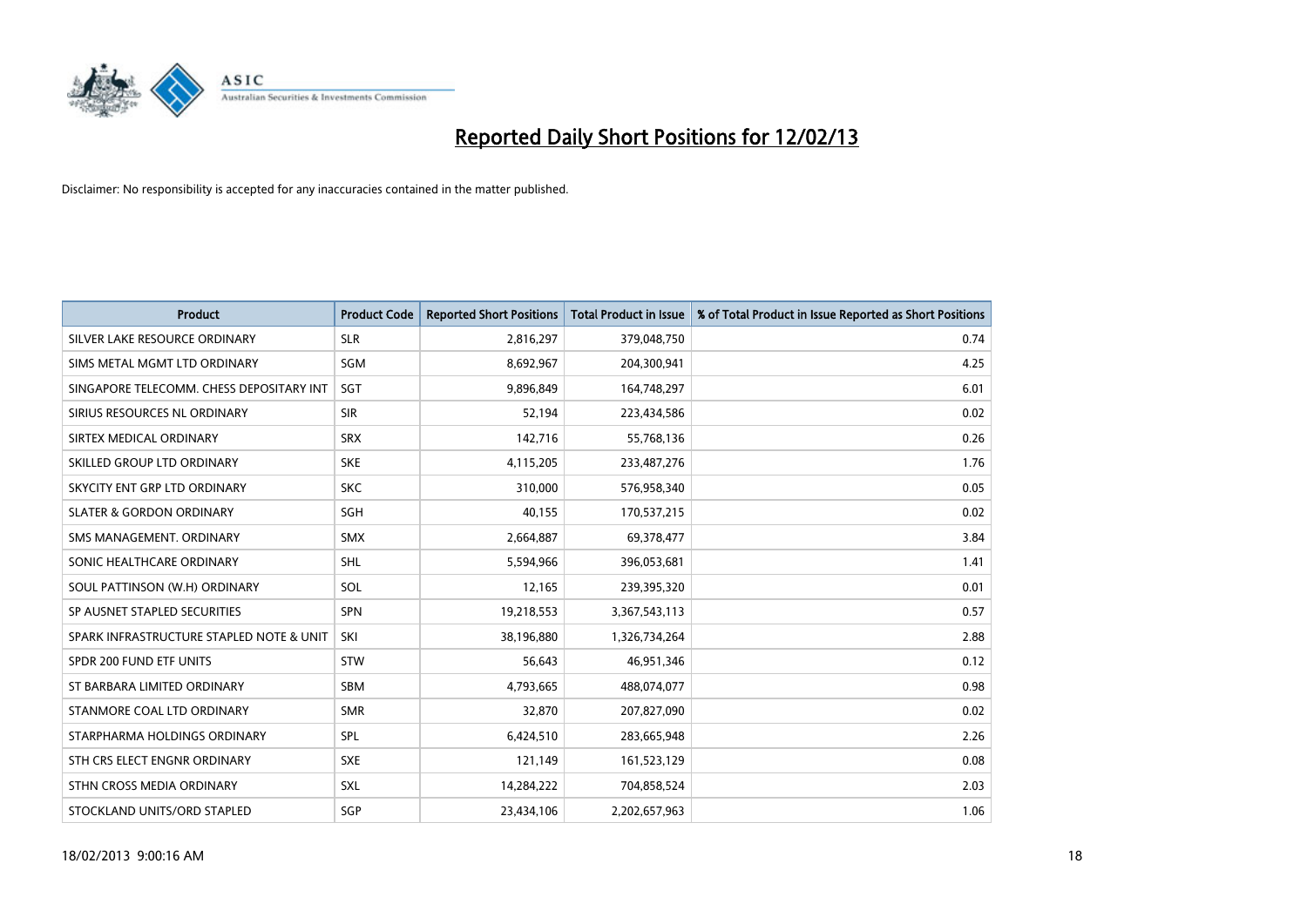

| <b>Product</b>                       | <b>Product Code</b> | <b>Reported Short Positions</b> | <b>Total Product in Issue</b> | % of Total Product in Issue Reported as Short Positions |
|--------------------------------------|---------------------|---------------------------------|-------------------------------|---------------------------------------------------------|
| STRAITS RES LTD. ORDINARY            | SRO                 | 41,160                          | 1,164,150,159                 | 0.00                                                    |
| STW COMMUNICATIONS ORDINARY          | <b>SGN</b>          | 64,983                          | 403,828,512                   | 0.02                                                    |
| SUNCORP GROUP LTD ORDINARY           | <b>SUN</b>          | 6,841,534                       | 1,286,600,980                 | 0.53                                                    |
| SUNDANCE ENERGY ORDINARY             | <b>SEA</b>          | 8,241,543                       | 278,765,141                   | 2.96                                                    |
| SUNDANCE RESOURCES ORDINARY          | <b>SDL</b>          | 211,137                         | 3,072,110,985                 | 0.01                                                    |
| SUNLAND GROUP LTD ORDINARY           | <b>SDG</b>          | 29,000                          | 189,417,674                   | 0.02                                                    |
| SUPER RET REP LTD ORDINARY           | <b>SUL</b>          | 525,687                         | 196,382,811                   | 0.27                                                    |
| SYD AIRPORT STAPLED US PROHIBIT.     | <b>SYD</b>          | 6,729,935                       | 1,861,210,782                 | 0.36                                                    |
| SYRAH RESOURCES ORDINARY             | <b>SYR</b>          | 20,206                          | 135,952,089                   | 0.01                                                    |
| <b>TABCORP HOLDINGS LTD ORDINARY</b> | <b>TAH</b>          | 15,178,593                      | 734,015,737                   | 2.07                                                    |
| TANAMI GOLD NL ORDINARY              | <b>TAM</b>          | 587,674                         | 261,132,677                   | 0.23                                                    |
| TAP OIL LIMITED ORDINARY             | <b>TAP</b>          | 312,081                         | 241,608,606                   | 0.13                                                    |
| TASSAL GROUP LIMITED ORDINARY        | <b>TGR</b>          | 69,896                          | 146,304,404                   | 0.05                                                    |
| <b>TATTS GROUP LTD ORDINARY</b>      | <b>TTS</b>          | 4,655,406                       | 1,386,351,280                 | 0.34                                                    |
| <b>TECHNOLOGY ONE ORDINARY</b>       | <b>TNE</b>          | 9,490                           | 306,620,955                   | 0.00                                                    |
| TELECOM CORPORATION ORDINARY         | <b>TEL</b>          | 7,882,167                       | 1,824,673,847                 | 0.43                                                    |
| TELSTRA CORPORATION. ORDINARY        | <b>TLS</b>          | 25,059,613                      | 12,443,074,357                | 0.20                                                    |
| TEN NETWORK HOLDINGS ORDINARY        | <b>TEN</b>          | 103,171,451                     | 2,586,970,845                 | 3.99                                                    |
| TERANGA GOLD CORP CDI 1:1            | <b>TGZ</b>          | 94,468                          | 173,843,756                   | 0.05                                                    |
| TEXON PETROLEUM LTD ORDINARY         | <b>TXN</b>          | 144,700                         | 245,339,848                   | 0.06                                                    |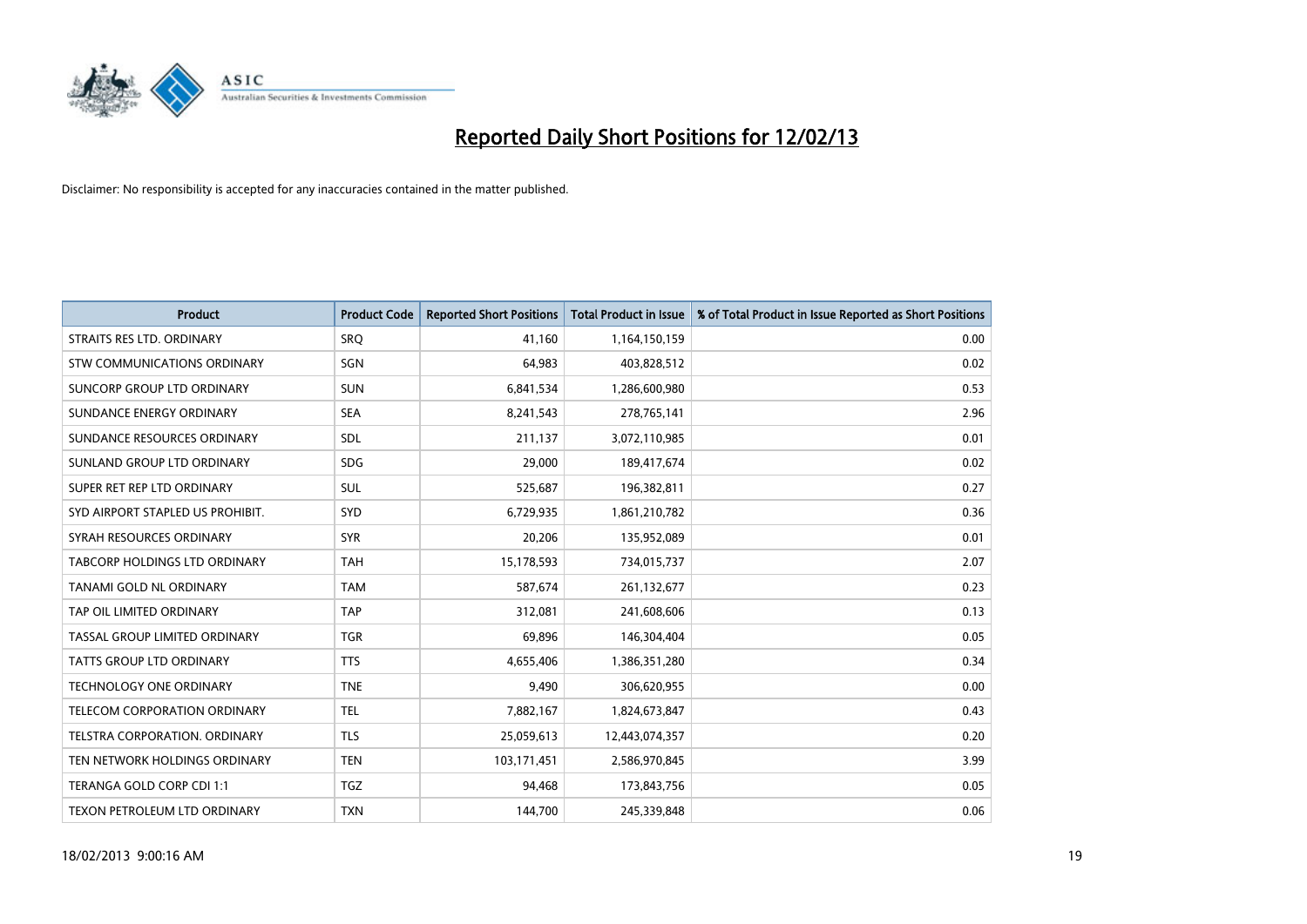

| <b>Product</b>                       | <b>Product Code</b> | <b>Reported Short Positions</b> | <b>Total Product in Issue</b> | % of Total Product in Issue Reported as Short Positions |
|--------------------------------------|---------------------|---------------------------------|-------------------------------|---------------------------------------------------------|
| THE REJECT SHOP ORDINARY             | <b>TRS</b>          | 2,462,292                       | 26,092,220                    | 9.44                                                    |
| THORN GROUP LIMITED ORDINARY         | <b>TGA</b>          | 11,377                          | 147,584,880                   | 0.01                                                    |
| <b>TIGER RESOURCES ORDINARY</b>      | <b>TGS</b>          | 1,729,430                       | 673,470,269                   | 0.26                                                    |
| TOLL HOLDINGS LTD ORDINARY           | <b>TOL</b>          | 36,945,670                      | 717,133,875                   | 5.15                                                    |
| <b>TOX FREE SOLUTIONS ORDINARY</b>   | <b>TOX</b>          | 1,053,215                       | 115,999,858                   | 0.91                                                    |
| TPG TELECOM LIMITED ORDINARY         | <b>TPM</b>          | 1,202,168                       | 793,808,141                   | 0.15                                                    |
| TRADE ME GROUP ORDINARY              | <b>TME</b>          | 973,138                         | 396,017,568                   | 0.25                                                    |
| TRANSFIELD SERVICES ORDINARY         | <b>TSE</b>          | 4,515,382                       | 512,457,716                   | 0.88                                                    |
| TRANSPACIFIC INDUST, ORDINARY        | <b>TPI</b>          | 9,531,989                       | 1,578,563,490                 | 0.60                                                    |
| TRANSURBAN GROUP TRIPLE STAPLED SEC. | <b>TCL</b>          | 5,374,599                       | 1,478,639,966                 | 0.36                                                    |
| TREASURY WINE ESTATE ORDINARY        | <b>TWE</b>          | 20,266,705                      | 647,227,144                   | 3.13                                                    |
| TROY RESOURCES LTD ORDINARY          | <b>TRY</b>          | 46,494                          | 91,318,649                    | 0.05                                                    |
| UGL LIMITED ORDINARY                 | UGL                 | 7,476,821                       | 166,315,038                   | 4.50                                                    |
| <b>UXC LIMITED ORDINARY</b>          | <b>UXC</b>          | 1,112,205                       | 308,056,885                   | 0.36                                                    |
| <b>VENTURE MINERALS ORDINARY</b>     | <b>VMS</b>          | 227,760                         | 287,320,170                   | 0.08                                                    |
| VIRGIN AUS HLDG LTD ORDINARY         | VAH                 | 54,065,579                      | 2,455,775,111                 | 2.20                                                    |
| VNGD AUS SHARES ETF UNITS            | VAS                 | 771                             | 5,847,438                     | 0.01                                                    |
| <b>VOCUS COMMS LTD ORDINARY</b>      | <b>VOC</b>          | 110,358                         | 77,846,159                    | 0.14                                                    |
| <b>WATPAC LIMITED ORDINARY</b>       | <b>WTP</b>          | 213,719                         | 184,332,526                   | 0.12                                                    |
| <b>WDS LIMITED ORDINARY</b>          | <b>WDS</b>          | $\overline{7}$                  | 144,740,614                   | 0.00                                                    |